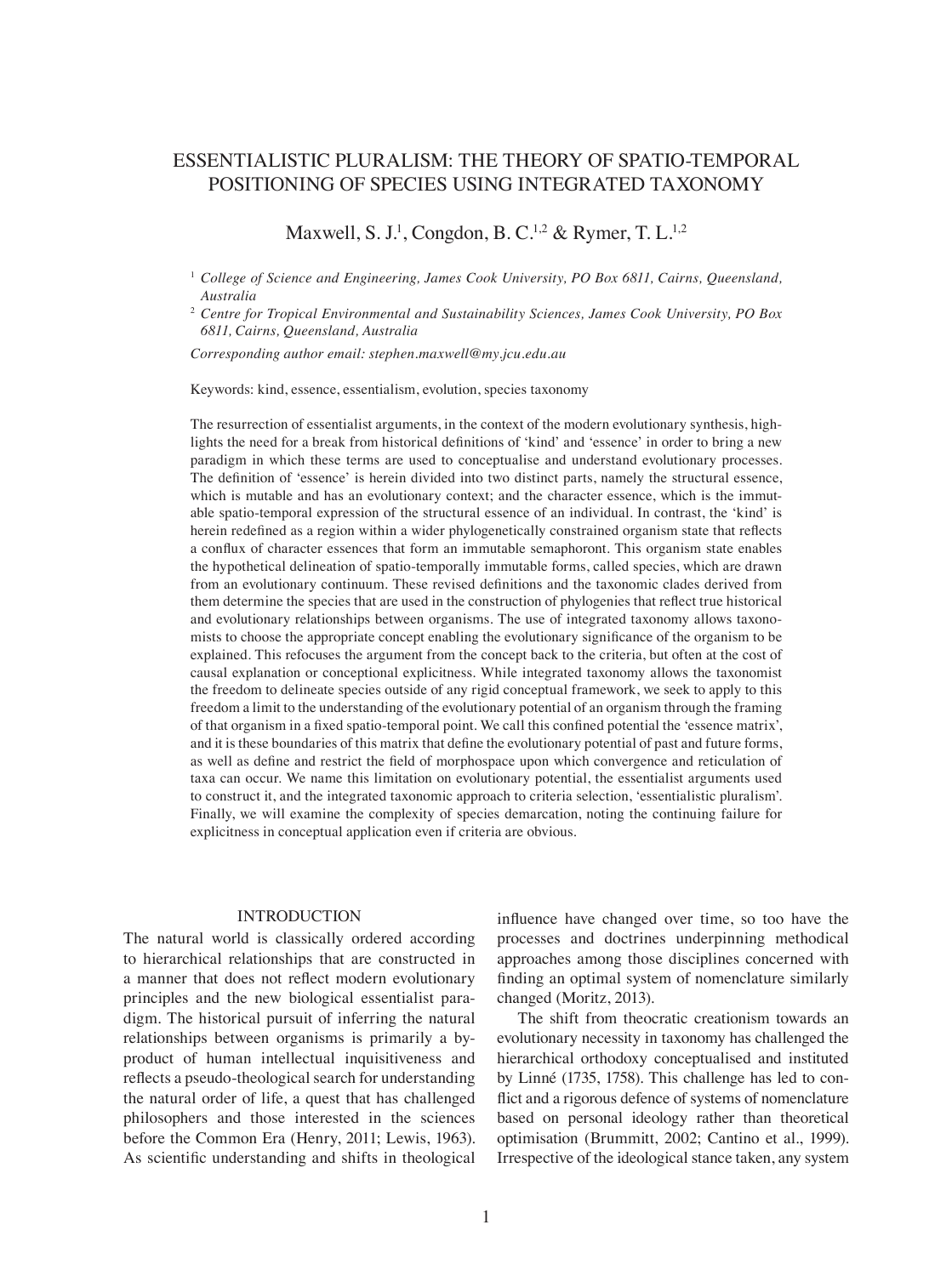of nomenclature needs to impart a sense of ontology, or reality, as well as to possess an inherent epistemology that enables a delineation of how derived taxonomic conceptional entities reflect the taxonomic needs of the classifier (Szalay & Bock, 1991). Consequently, taxonomists are drawn towards particular taxonomic schools of thought based on their personal understanding of evolutionary theory, taxonomical needs and predisposition towards an ideological stance on a particular taxonomic or species concept (Cracraft, 1987).

In order to re-engage the wider scientific community in the species debate, there needs to be an acceptance that the term 'species' has fundamentally differing meanings (Schlick-Steiner et al., 2019). The use of integrated taxonomy, with its unrestricted approach to conceptualisation of what is a species, allows the taxonomist the freedom to express a unique approach to exploring phylogeny without the shackles of rigid necessity to declare adherence to a single species concept (Yeates et al., 2011; Pavan & Marrioig, 2016; Solari et al., 2019; Pardo-Diaz et al., 2019). The broader scientific community can be brought back to the species debate only when there is an acceptance that there is no correct or incorrect conceptuality in species definition, with all proposed species concepts theoretically having a usefulness (Schlick-Steiner et al., 2019). Many scientists have avoided species debates in evolutionary biology as a consequence of the semantics surrounding many of the current issues (Noor, 2002; Pante et al., 2015). Much of this avoidance can also be attributed to conceptual misunderstandings and ignorance of the theoretical basis for what actually constitutes a species. The broader scientific community can be brought back to the species debate only when there is an acceptance that because they are hypothetical there is no correct or incorrect conceptuality in species definition, with all proposed species concepts theoretically having usefulness (Hausdorf, 2011).

Species need to be conceptualised outside of taxonomic classificatory systems as they fall outside of systematic hierarchical arguments, being fundamentally hypothetical (Dubois, 2011). Although hypothetical in nature, a species hypothesis is represented by a set of real organisms. Thus, because species are real entities and not just intentional meanings derived by the taxonomist, they differ innately from higher classifications which are subjective in that there is no physical representation of the hypothetical rank (Ghiselin, 1974; Hull, 1976). This raises a point of contention: if species are real, why are many of the concepts that are used to define them based on unreal or non-causal criteria?

This leads to a complexity in conceptual realisation and invariably to conceptual misunderstanding, a problem again absent in higher taxonomic arguments that have no physical reality (Stamos, 2003). There is a need for criteria to give a sense of a touchstone to the real.

One of the problems with engaging a taxonomist in the species conceptual debate is that they are often at a loss to explain their meaning of species, falling into the trap of conceptual adherence and associated rhetoric and overlooking the hypothetical nature of the reference point in nature they seek to demarcate. Such rigidity to a conceptual belief invariably ends with the taxonomist at a loss when faced with contra-arguments (Hey, 2001). This adherence to a conceptual framework also loses sight of the primary mission of the taxonomist, which is, according to Mayden (1999, p. 115), "to discover, describe, and classify biological diversity, regardless of how much there may really be out there". It is also irrational for a taxonomist to bind him/herself to any concept due to its convenience in application or acceptance by the wider collective scientific community (Nadachowski, 1993). Further, the long-term species debate has failed to enunciate the significance of the nuances of the species concept applied by the practising biologist. The application of species concepts is used to make critical decisions that affect universal biodiversity and macroecological assessments, as well as provide the support for evolutionary understanding in fields well apart from the narrow frame of their activities (Hey et al., 2003; Tan et al., 2008; Naomi, 2011; Frankham, et al. 2012). This has never been more relevant than in contemporary taxonomic practice, with the rise of conservation-orientated systematic arguments which seek to limit the ability of the taxonomist to undertake wide-ranging revisions, with such revisions seen as a threat to global diversity (Garnett & Christidis, 2017; Thomson et al., 2018; Gangloff, 2019).

Taxonomic descriptions of new species are often fundamentally flawed as there is generally no explicit statement of the species concept used to delineate the taxon (Tan et al., 2008). This lack of conceptual explicitness leads invariably to three primary errors in the systematic demarcation of species:

- 1) Type I errors occur when there has been an overestimation of the number of species within a particular organism complex;
- 2) Type II errors occur when the number of species in the organism complex has been underestimated; and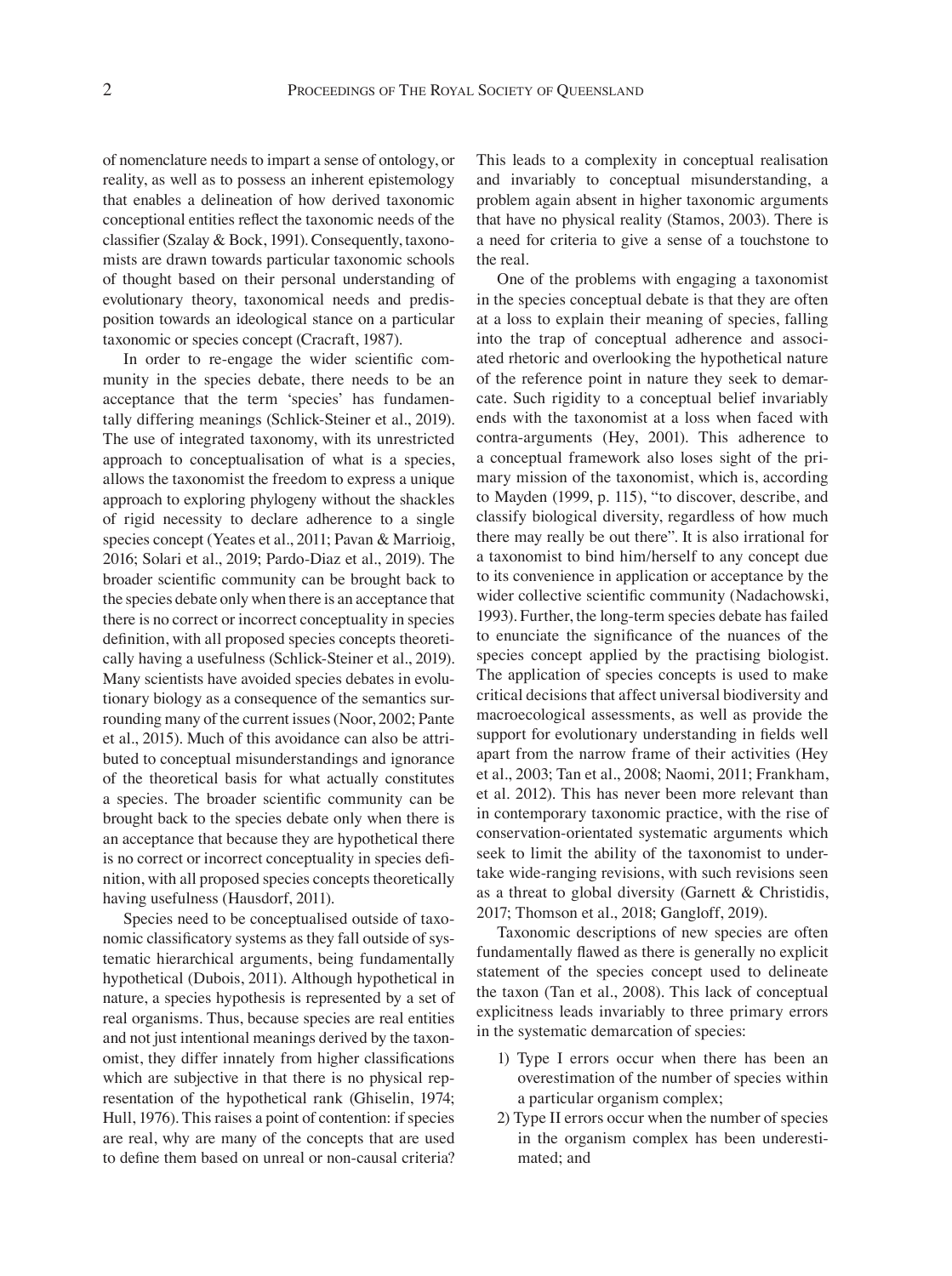3) Type III errors occur when there has been a misrepresentation of the systematic relationships between the organisms within the complex (Adams, 1998). This has serious implications for understanding evolutionary history, where "irrational" species could lead to a misrepresentation of the evolutionary progression of a clade (Adams, 1998), or in the conservation of endangered organisms (Garnett & Christidis, 2017).

When determining a species, a taxonomist has an obligation to nominate the species conceptual approach being followed, to ensure a clear understanding of the criteria that are necessary and sufficient to determine the population (Hausdorf, 2011). The need for explicitness in criteria brings the theoretical problem of species recognition back within the scope of the rules of nomenclature that govern the application of names (Knapp, 2008). In addition, the taxonomist has an obligation to inform on the actual process of speciation that has taken place, giving insight into the ontology and causation of organismic differentiation (Miller, 2001; Losos & Glor, 2003). The use of integrated taxonomy enables the taxonomist the freedom to choose species criteria that are most appropriate for the set of organisms, irrespective of definitions that may have been applied to their sister taxa. However, this freedom in descriptive modality needs to be coupled with conception explicitness, that is, not just state the method used to discriminate a taxon, but answer the causal question as well.

In this paper, we redefine 'biological essentialism' through the differentiation of the two concepts of 'kind' and 'essence' that have become erroneously synonymised in modern evolutionary theory. In addition, we will demonstrate that a 'kind' is a part of an organism state, which is a fixed, discrete entity within a spatio-temporal framework that is defined by essences. The edges of the organism state represent the phylogenetically constrained boundaries of an organism at a particular point in time. Further, we will consider the pluralist approach to understanding what constitutes an 'essence', that is, the integrative taxonomic freedom to determine the criteria or species delimitation, and specifically describe two discrete forms of essence, namely the 'character essence' (Box 1), which is a spatio-temporally fixed character, and the 'structural essence' (Box 1), which is mutable and has an evolutionary context, a distinction that has yet to be fully explored within the literature. We present the 'essence matrix', which confines the organism state to a discrete boundary of evolutionary potential for an organism to reticulate and evolve within through time. Further, this paper will demonstrate that essentialistic pluralism is a standard for universality and addresses the need of species demarcation at its core: what is the intended meaning imparted by naming an organism and not just the criteria used to describe and differentiate it?

# ESSENTIALIST TAXONOMY

Essentialism has a valuable role to play in providing an understanding of evolutionary processes as it explains the evolution of both the intrinsic and extrinsic natures of taxa (Walsh, 2006). Understanding the dualistic nature of taxa requires an acceptance of the evolutionary reality that organisms evolve subordinate monophyletic groups that have an ancestry determined by the linking of real organism states (Box 1) and not some evolutionary ideology (Brundin, 1972). Organism states are, in turn, defined by 'kinds' (Box 1), which are created by the congruence of 'structural essences' (Box 1).

BOX 1. Glossary of new and revised significant taxonomic terms.

*Organism state*: The phylogenetically constrained boundary of all potentially expressed essences that a biological population (considered a species) exhibits at a static point in its spatio-temporal evolution, that is, a holomorph.

*Kind*: A region within an organism state that represents a conflux of an organism's structural essences, and reflects the nature of an organism at a point in its evolutionary progression; an immutable semaphoront.

*Structural essence*: An evolutionary trait that may represent a phenotypically plastic form, or an ecological boundary, which defines an intrinsic or extrinsic aspect of the organism.

*Character essence*: The immutable attribute of an individual that reflect a spatio-temporal expression of structural essences.

*Essence matrix*: The entire collection of structural essences that unifies the ancestral and descendant taxa and is used to define the higher clade from which an organism state has evolved, and bounds that organism's potential for evolutionary divergnce in form into the future.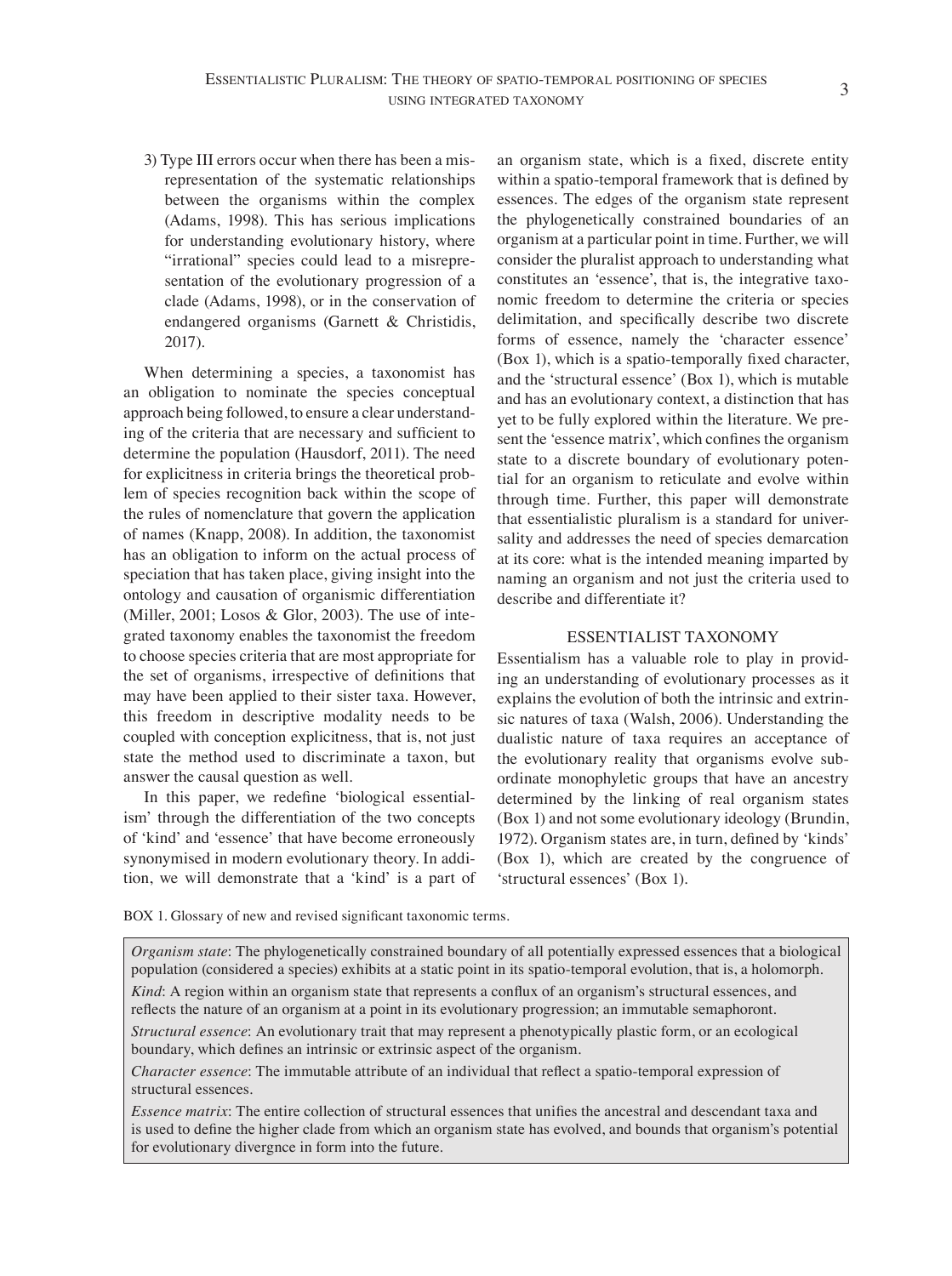'Kind' and 'essence' have often been used interchangeably although they are different concepts. Consequently, they have been maligned in the arguments against immutability that have been used to support the drive towards neo-Darwinism and the modern evolutionary synthesis (Mayr, 1987; Amundson, 1998; Okasha, 2002). There has been considerable debate on the nature of what actually constitutes an 'essence'. We make six observations. First, historically, to taxonomists such as Linné, the term essence simply meant that which is taxonomically useful (Winsor, 2006). Second, many contemporary essentialist arguments are pseudo-Aristotelian, based on either shared salient morphology, or innate intrinsic properties that have explicit and rigid taxonomic meaning (Wallace, 2002; Oderberg, 2007). Third, the essence of an organism has also been linked to its genotype, which is then expressed in the observable morphological, physiological or behavioural characters it displays (Kitts & Kitts, 1979). Fourth, the genotypical approach has been further refined into the extended phenetical approach, where the definition of essence includes ancestry and relational biology (Walsh, 2006; Elder, 2008). Fifth, the more minimalist approach to defining the essence, based on a character trait, is outside historical necessity and is not intrinsic to the definition of an individual (Dumsday, 2012). Finally, in contrast, the phylogenetic approach seeks to shift the focus of essentialism from a categorical basis to a more historical one, thus enabling the essence to be used in evolutionary biology through the incorporation of intrinsic with extrinsic, or relational essences as part of a wider holistic view of the organism (Devitt, 2010; Dumsday, 2012). Irrespective of the approach taken to defining the essence, one of the failings of these theories is the inability to differentiate between two distinctive essence forms, namely the structural and character essences.

The structural essences of an organism state arise from the collective essence matrix, which defines the morpho-space of inclusivity of the higher taxonomy to which the organism, in all possible phenotypically plastic forms and ecological boundaries, belongs. This organism state can be viewed simply as the boundary of a species' variability at an exact point in space and time; that is, a species is a fixed crosssection of a continuum chosen by the taxonomist to give a reference point to advance an explanation of the observable natural world. In contrast, the character essences are the immutable attributes of an individual and the spatio-temporal expression of the structural essences at the point at which the species is circumscribed. Importantly, it is the character essences of a taxon that are used to provide the restricted definition of the kind within the broader organism state and are used to formulate the diagnosis of a species.

In the current essentialist debate, the concept of a 'kind' refers to an immutable form and is not linked to a particular end point in the hierarchical tree typology. Therefore, it is theoretically incorrect to refer to species in the classical sense in terms of discrete classes of natural kinds with an implicit immutability. Rather, species should be viewed as distinct representatives along a continuum, thus being evolutionarily plastic, rather than temporally variable. Kinds need to be viewed in terms of a convergence of structural essence axes within the organism matrix that enables the discernment of a collective type with an explicit taxonomic definition, albeit at the arbitrary judgement of the taxonomist (Forey, 2002). In this context, kinds represent the collection of units of change within an organism state that results from the subjective assessment of the unbroken chain of divergence (Dobzhansky, 1935). The kind forms a statement of evolutionary position chosen by the taxonomist to reflect a more inclusive organism state comprised of evolving structural essences.

Mayr (1987) rejected kinds, arguing that natural kinds were sterile, and consequently, this terminology should be restricted to inanimate objects, such as metals. However, this is an incorrect assumption based on an innate restrictiveness and lack of historicity that has been applied to the classical definition of a kind. Further, Mayr's approach is a rejection of the premise that species are capable of evolving, which is not upheld under the revised definition.

## HISTORICAL PERCEPTIONS OF SPECIES

Darwin (1859) argued that species are arbitrary constructs of convenience selected from a fluctuating evolutionary pond of forms. This argument mirrors the belief that species are not discrete, but rather become indistinguishable within a merging metapopulation, where essences reticulate between individuals as populations (Lamarck, 1801). This idea was extended in the adaptive field theories of Wright (1932) and Dobzhansky (1951) in which discernment of taxa occurs at topological peaks of adaptational success. The valleys between the combination of genes indicate a point at which discrete organisms can be delineated from one another (Dobzhansky, 1951). Species, therefore, are hypothetically derived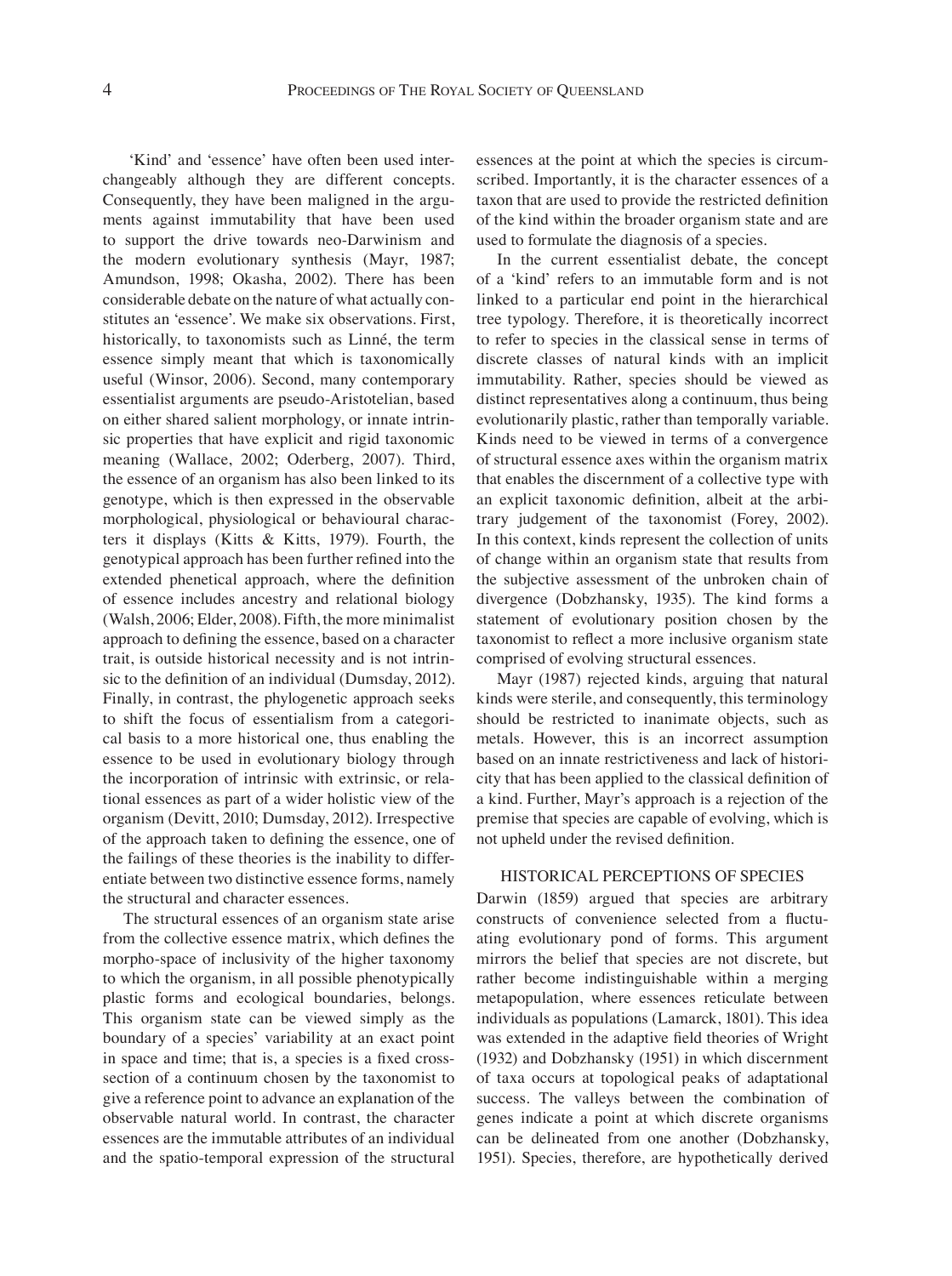with the choice of demarcation, a decision made by the taxonomist.

The determination of a method to demarcate species has been a complex argument that has lasted centuries. Species need to be contextualised as a direct and discernible product of evolution constructed on a set of unifying essences chosen by the taxonomist. This currently occurs under guides of a theoretical concept chosen by the taxonomist. It is worth noting that the word species *senso stricto* has two primary uses: it is used by taxonomists to delineate the forms within nature and create hypothetical hierarchies and, at the same time, it is used as a definition by the taxonomist to form a discernible immutable kind that acts as a hypothetical name-bearing reference point from which the process of evolution can be described (Mayr, 1987, 1996; Ereshefsky, 1992; Pleijel & Rouse, 2000). However, a species has a unique history and forms the more inclusive individual taxon with characteristics that are often not exhibited by the kind (Mishler & Donaghue, 1982; Nixon and Wheeler, 1990; Wiley, 1980). In contrast, higher taxa are multidimensional, existing within a spatio-temporal continuum in which the shared characteristics, or structural essences, are acting as axes that reflect their unique evolutionary direction (Andersson, 1990;

Szalay & Bock, 1991). When these axes converge, there is a forming of a discrete kind that can be given a formal definition (Dupré, 1981). Further, it is the relationships and clustering of these organism states based on shared ancestry that form the basis for the definition of higher taxa.

The birth of a new species, or delineation of two taxa, occurs in two ways. First, via the process of heterochronic cladogenesis, where two distinctive convergences arise in the organism state and the cleavage of new identifiable species with new identified phylogenetic constraints is deemed appropriate by the taxonomist (Huxley, 1957; Gould, 1977; Aze et al., 2013). Second, via the process of anagenesis, where a particular set of essences consistently converge outside the parameters of the parental metapopulation, as defined by the kind, requiring a redefinition of the kind (Huxley, 1957; Aze et al., 2013). While the acceptance of stasiogenesis implies that there is no multiplication of species and evolutionary failure, it may also reflect internal reticulation of the kind that reflects a convergence about a conflux of evolutionary optimisation (Huxley, 1957; Crusafont-Pairó & Truylos-Santonja, 1958; Figure 1). This reticulation has significant implications for phylogenetic reconstruction where only one gene has been utilised and the results may reflect only

FIGURE 1. The use of structural essences and the organism state to illustrate how the delineation of a kind can reflect modes of evolutionary phylogenesis: A) cladogenic evolution, in which there are two distinctive kinds created, each with individual phylogenetic constraints; B) anagenic evolution, where there is a shift in the structural essence convergence giving rise to distinctive changes in the kind within the relatively constant phytogenetic constraints; and C) stasiogenic evolution, in which there is no change in the kind, illustrating also that, while the phylogenetic constraints remain relatively stable, there may be reticulation.



Direction of Convergence of Structural Essence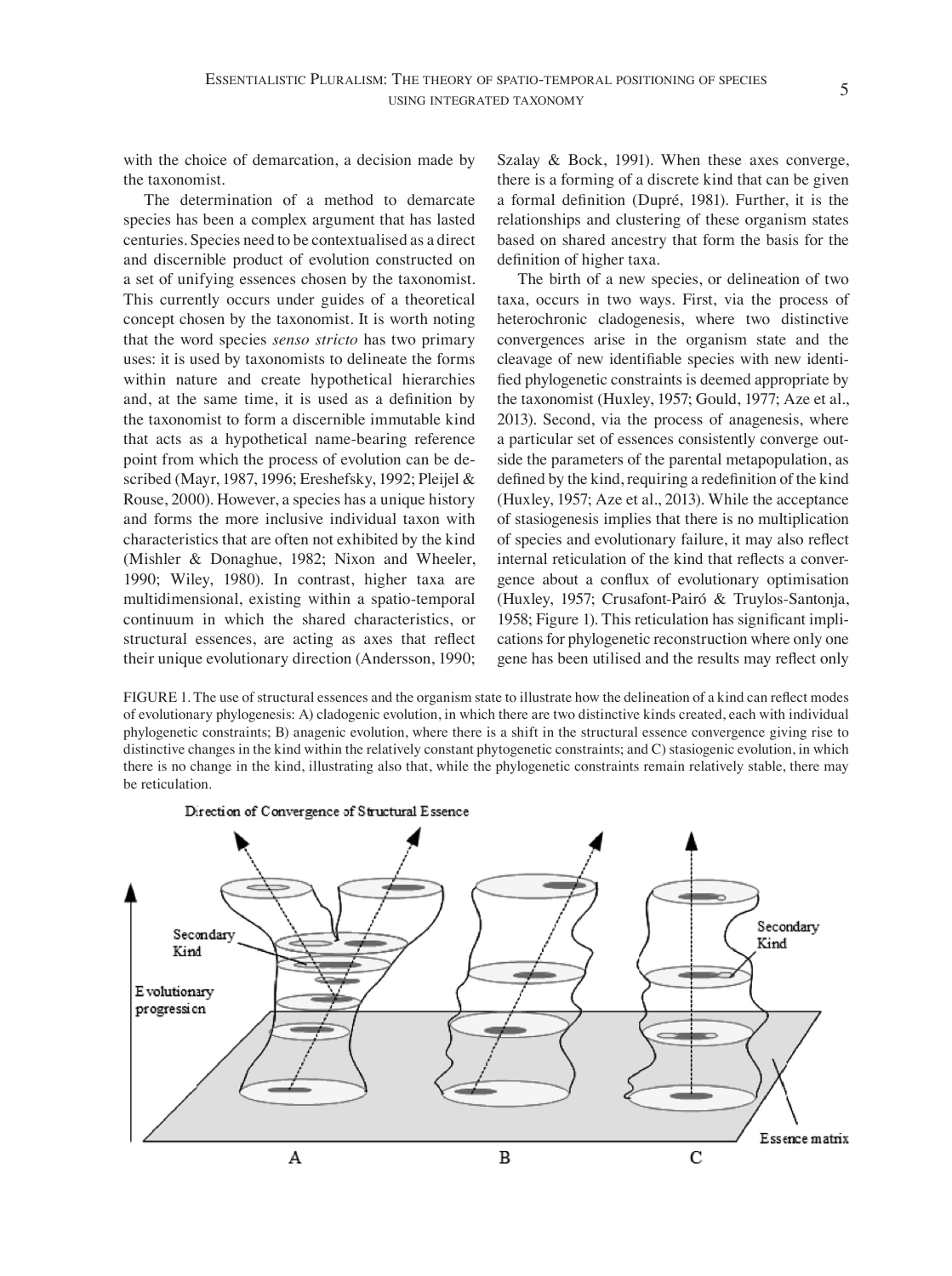gene evolution rather than the true state of the historical relationships between organisms. Evolution is more than the addition or subtraction of genetic material, but rather reflects an interaction of gene systems: the transitional valleys between gene clusterings represent taxic exploration of evolutionary possibilities rather than the initial stages of a genetic conflux giving rise to a new taxon (Dobzhansky, 1951).

Notwithstanding the mode of speciation, there is a necessary need for the generation of artificial temporal evolutionary stasigenesis for the delimitation of an organism state for the purposes of generating systematic understanding. This artificial stasiogenesis introduces an explicitness into the definition of species that then enables the production of real propositions on the historicity of the evolution of organisms. Taxa are explicitly defined in terms of kinds to avoid ambiguity and facilitate effective communication of the biological entity, reflecting the convergences of the axes even if these kinds are only representative of the wider, more-inclusive organism state (Dupré, 1981; Bryant, 1996). In point of fact, kinds represent nothing more than the adaptive peaks of an organism state.

Avise et al. (1987) highlight the complexity of gaining an understanding of the evolutionary significance and determining within an organism state when, from the extrapolation of a number of microevolutionary events, macroevolution is said to have occurred. Avise et al. (1987) saw macroevolutionary patterns as a substrate that is formed by the branches and twigs of intergenerational pedigrees within the complexity of phylogeny. One of the major theoretical standards for the delineation of a species from the myriad of branching possibilities is the simultaneous establishment of joint possession of structural essences, or synapomorphies, in each line (Bremer & Wanntorp, 1979). However, strict adherence to this method of differentiation has been found to be problematic in delineating when a novel structural essence, from the time of origin to fixation, gives rise to a new kind in a spatio-temporal organism state. This can be resolved by the defining of ancestry in terms of the absence of structural essences. However, the problem with this approach to the delineation of ancestor-descendant relationships lies in determining the temporal points of divergence, or when an adaptive peak deserves taxonomic isolation from its sister peaks. A particular characteristic may be more frequent in one taxon than another, absent altogether, or cryptic; and an assumption is made by the taxonomist practising a level of pattern cladistics when a new

species has arisen (Brady, 1982). If this is accepted, then it is the taxic homologies, which are based on descendants rather than transformational homologies, that are defining the phylogeny rather than just seeking to explain the genealogy.

Taxonomists also must deal with a level of contingency in delineating taxa (Chambers, 2012). There is a level of inference, based on evidence at hand that is used to generate the essences that define the organism state and then are restricted further into the kind. This involves a shift from a search for differences to an examination of commonality and the seeking of sub-patterns, or character essences, which form the conflux of axes unifying them (Kitcher 1981). The determination of which essences form the best guide to the determination of an organism state and the kind is a matter of relational taxonomic subjectivity (Okasha, 2002; Devitt, 2008). This reflects the reality that structural essences are innately ambiguous, comprised of an unknown number of transitions, possess an often-cryptic single origin, and may have undergone a level of evolutionary reversal (de Pinna, 1991). Therefore, the approach taken in the determination of a discrete kind, which represents a wider organism state, will be highly dependent on the species conceptual approach that is being utilised by the taxonomist. Again, it is worth noting that the conceptual approach to species is often restricted by a rigid adherence to an ideological stance that blinds the taxonomist to the real phylogeny.

There is a plethora of rigid methodological approaches enabling discrimination of the kind. Many of these methodical approaches to species conception are based on the single individual and are mereologically formulated, and all have the underlying drive to find exclusivity in definition (Hull, 1980; Kornet, 1993; de Pinna, 1999). This gives rise to the problem faced with the defining of the evolutionary unit and the nature of a species itself. Further, this problem can be reduced to one of taxonomic demarcation of inclusiveness once separation based on the components of the organism is used to aggregate and generate the populations (Hull, 1980). Notwithstanding the need for definitional exclusivity, species can also be considered as a set of organisms with a unique relationship that forms a natural heterogeneous individual (Kitcher,1984a; Ereshefsky, 1992).

Irrespective of the species concept that is chosen by the taxonomist, there are four basic characteristics that must be met in order to fulfil the needs of communication of the natural world. First, there needs to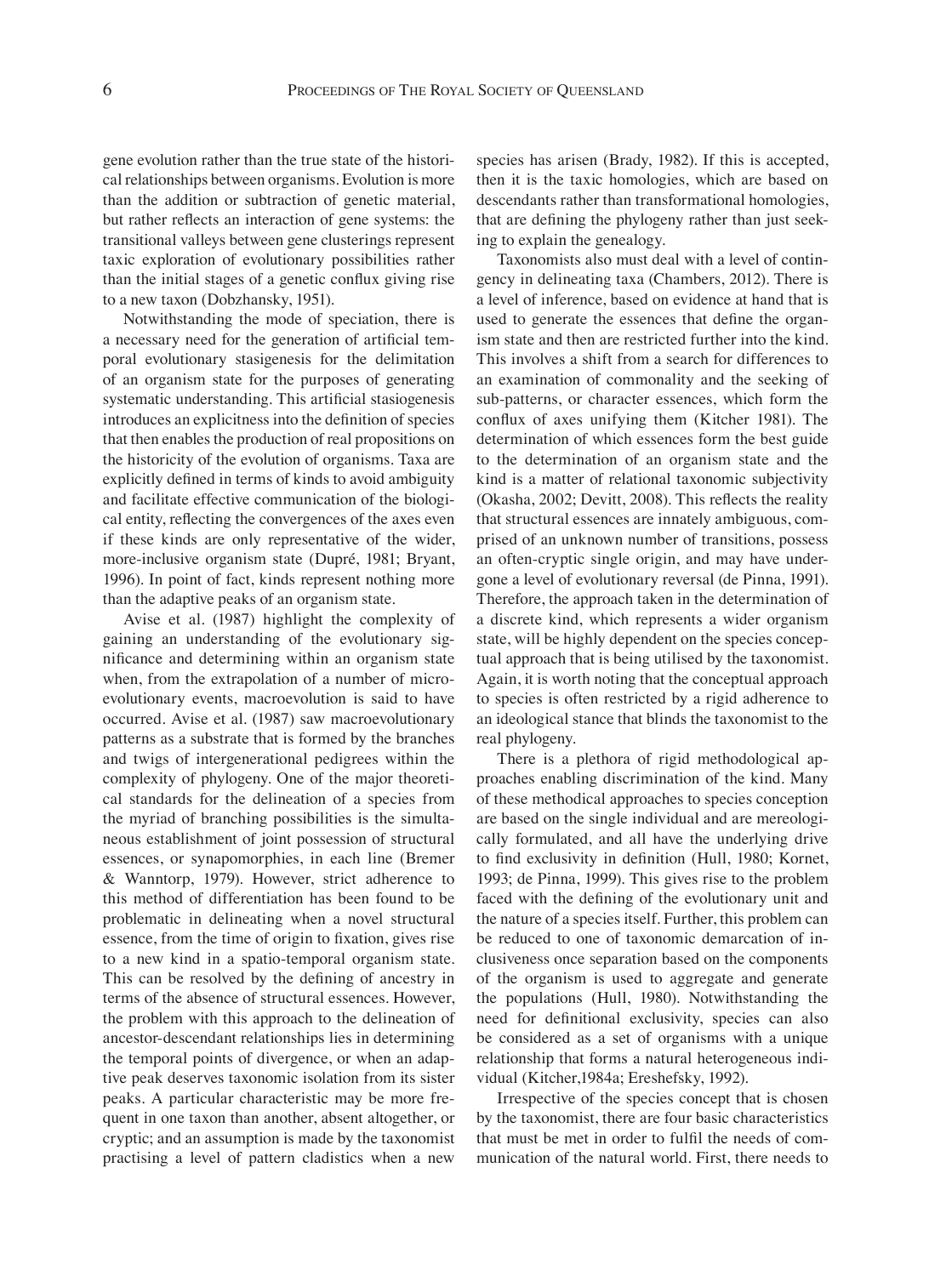be a reality, or an actual spatio-temporal existence, even if this is unobservable (Cracraft, 1987). Second, the species needs to have a level of individualisation and mutual exclusivity, enabling a demarcation of it from other organisms (Cracraft, 1987; Kornet, 1993). Third, there needs to be irreducibility, such that the entity cannot further be divided and therefore forms a basal unit of taxonomy (Cracraft, 1987), with subspecies used as recognisable cryptic forms of a species complex and not basal taxonomic units in themselves (Maxwell & Dekkers, 2019). Finally, the species must offer a level of recognisable comparability to allow for systematic evaluation and the discernment of evolutionary history (Cracraft, 1987). The individualisation of a species can be problematic, particularly at the boundaries where the descriptive essences chosen to create the definition stray from the kind, obscuring the recognisable compatibility needed to generate a phylogeny. However, taxonomic realism can be achieved only when the taxonomist rejects limiting the definition of species by adherence to dogma and accepts that nature does not differentiate itself by a single unique classificatory unit or set of definitions inherent to a particular species concept (Ruse, 1998). Therefore, species-as-taxon are individuals formed out of a class consisting of a population, reflecting the reality that species are a taxonomic concept and not a category (Wiley, 1980).

The need to adhere rigidly to a single concept, and the ideology that once a species has been defined it is immutable, can hinder the greater understanding of the natural world (Knapp, 2008; Lugadha et al., 2018). There is a long historical acceptance that no single concept best encapsulates the idea of species, and that there is a need to utilise the way that is optimised to achieve comprehensibility and usefulness for the species to which the applied concept gives rise (Grout, 1938). Therefore, the approach to defining a species and its operation must, as a priority, grant the wider community outside the realm of semantic taxonomy a greater understanding of nature (Cracraft, 1987). Each of the monist species concepts relies on a single universal level of evolutionary units, but each is fundamentally unable to account for the diversity between organisms (Mishler & Donaghue, 1982; Rosindell et al., 2010; Alitto et al., 2019). It is only with a broad pluralist approach to the idea of species as the collective individual that evolutionary relationships can be explained taxonomically (Matos-Marví et al., 2019).

Dealing with subspecies is problematic, and this is reflected in the lack of reference to them in the

conceptional literature. This is in part a consequence of the definition given to these lower taxonomic ranks such as temporarily isolated populations that are arbitrarily delimited and fated to reticulate back within other lineages (Frost & Kluge, 1994). However, the problem arises when the taxonomist is faced with making a subjective decision on whether a population is an arbitrary subspecies or a distinctive allopatric population with a distinctive evolutionary trajectory (Frost & Kluge, 1994). This leads to the argument that subspecies are not objective concepts (Groves, 2012). Maxwell & Dekkers (2019) argue that subspecies should be restricted to cryptic species where there are no physically observable boundaries to distinguish between populations; and that where boundaries are observable, species rank is justified.

The elevation of subspecies to full species ranking and the redrawing of existing phylogenies have consequences for the allocation of great reputational capital. This has a direct impact on all fields of biology, particularly the highly politicised fields of ecology and conservation biology (Tan et al., 2008; Frankham et al., 2012; Hey et al., 2003). Therefore, the arguments on the treatment of subspecies are even more controversial than debates over any singular particular species concept, which is why it is so often omitted from species debates. Notwithstanding, species are terminal in nature; thus, a taxonomically defined organism is a species, as it has taxonomical importance irrespective of conception (Maxwell & Dekkers, 2019).

# HISTORICAL SPECIES CONCEPTUAL OVERVIEW

The number of species concepts that are in current use is a reflection of the treatment of the level of subtle distinctive phrasing that authors apply to a preferred concept; and its conceptual refinement is reflective of the lumping and splitting debates over species themselves (Groves, 2012; Mayden, 1999). The major conceptual frameworks proposed to delineate a species are each subdivided *ad infinitum* by individual graduation and augmentation as taxonomists have sought theoretical ascendancy, and have been driven to find the one true universal species theory. Fundamentally, all historical species concepts fall into one of four categories:

- 1) morphological or phenetical (primarily ahistorical);
- 2) biological (attribute or mechanism);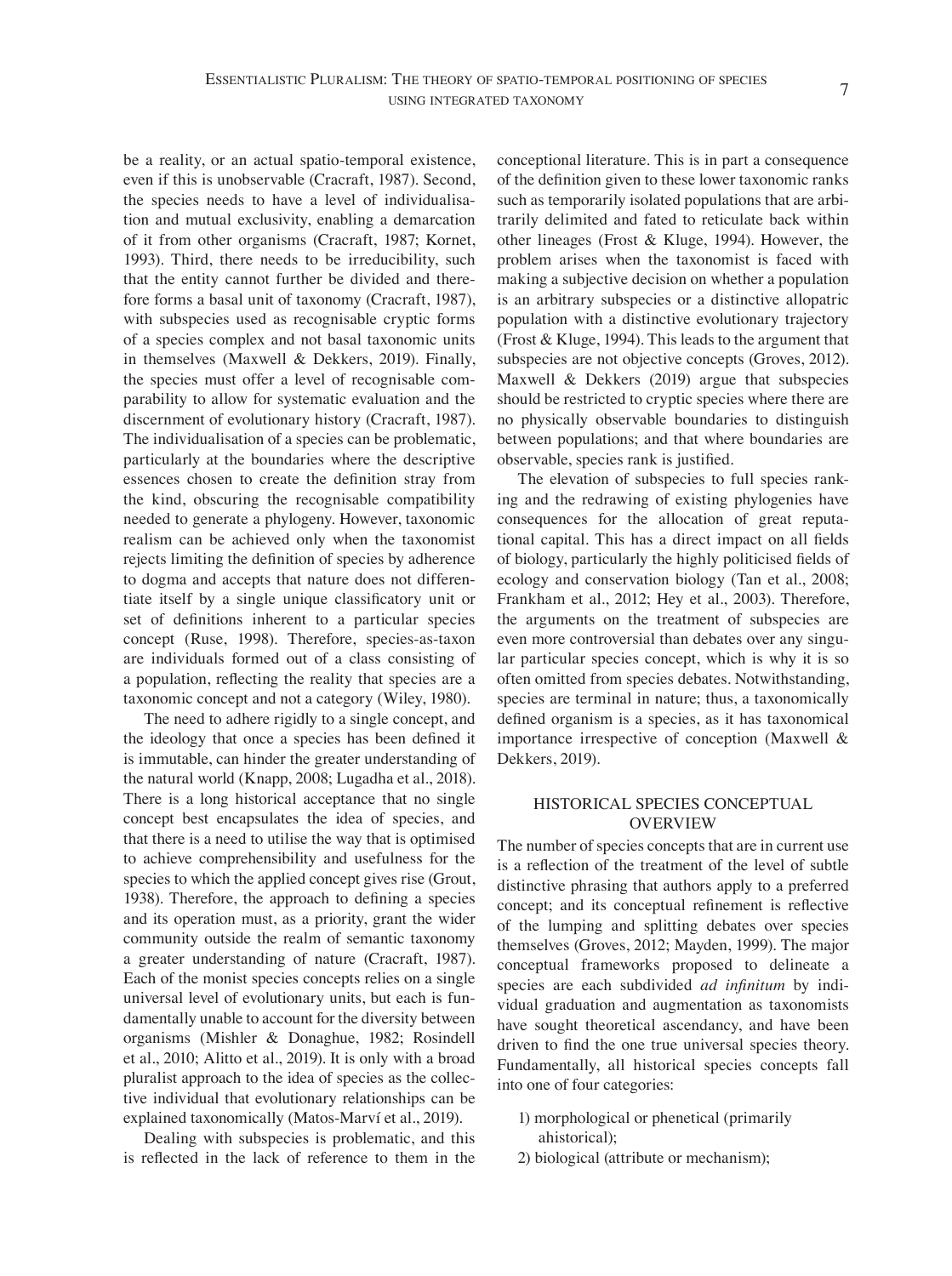- 3) historical (common descent as the primary delineating factor); and
- 4) genetic, where nature is viewed as continuous and not discrete (Wheeler, 2007).

Phenetist- or morphological-based species concepts are those in which physical characters are utilised to formulate the fundamental division or class that is used to generate a species. This is fundamentally a classical approach in which there is an innate essence that distinguishes the organism (Mayr, 1987). Phenetic methodologies can be divided into two schools: Typological or Linnaean Species Concepts; and Morphological or Diagnostic Species Concepts.

The biological methodologies all have, at their core, a determination of species based on fitness and inheritance. The argument may be couched in terms of current or future biological isolation, depending on the methodological approach taken, or the current selective benefits a cline may have to its current environment. However, a considerable failure of the biological species methodologies is the need for the redefining of many of the currently accepted species, lumping of reticulating populations, and the application of these concepts to asexual biota (Hausdorf, 2011). There are four principal schools of biological speciation: Biological or Mixological Species Concepts; Behavioural or Recognition Species Concepts; Ecological or Differential Fitness Species Concepts; and Geographical Species Concepts.

The historical species concepts are based on cladistic analyses. They use cladistic tree divisions and are grounded in cleavage in the lineage of an organism, which can be traced, providing a temporal aspect to the definition (Hennig, 1965; Kornet, 1993). Historical concepts can be divided into two approaches, one in which the continuity is the fundamental driver of differentiation; and the other in which the recognition of distinctness predominates. The distinctness of the species as individual in the historical context is conceptualised in fundamental ways such as morphologically differentiable, adaptively distinct, geologically isolated, or tokogenetically isolated (Mishler & Donoghue, 1982). However, even more fundamental is the decrement of species from a delimiting point of divergence; and whether the original species is said to continue or is extinguished in the divergence event (Miller, 2001). A secondary fundamental issue for all historical methodologies concerns the treatment of reticulation among organisms; this gives rise to many of the symptomatic issues concerning biological concepts (Hausdorf, 2011). There are four primary schools of historical speciation: Evolutionary or Unified Species Concepts; Hennigian General Lineage Species Concepts; Historical Continuity or Purist Phylogenetic Species Concepts; Historical Tokogenesis Species Concepts; and Phylogenetic or Historical Semphorantry Species Concepts.

Dissimilarity models have an ideology that species should be considered in terms of the smallest delineation, a mereological approach to the delineation of entities based on similarities contained within the DNA, that has given rise to a plethora of physically indistinguishable cryptic species that should be treated as subspecies (Baker and Bradley, 2006; Mishler & Donaghue, 1982; Stauffer-Olsen et al., 2019; Maxwell & Dekkers, 2019). Ahistorical species concepts seek to find processes of speciation that differentiate sets of organisms. Notwithstanding the approach mode to the species concept, there is an underlying commonality (intrinsic essence) based on a shared analogy and parallel evolution that creates a fundamental natural kind, which is delineated and classifiable (Hull, 1987)*.*  There are four principal schools of speciation based on genetic dissimilarity: Structural Species Concepts; Genetic or Genic Species Concepts; Cohesion or Continuous Stochastic Block Model Species Concepts; and Genotypic or Functional Clustering Species Concepts.

# THE COMPLEXITY OF DEMARCATION

One of the challenges facing taxonomists is the determination of the level of difference that is considered significant enough to warrant the demarcation of a species from its sister taxa (Adams, 1998; Schutze et al., 2017). The adherence to a particular species concept limits the potential for the naming of new species (de Meeûs et al., 2003; Schlick-Steiner et al., 2010; Pante et al., 2015). Key to the determination of what constitutes a species is the understanding of the evolutionary trajectory of an organism and the level of reticulation with sister taxa that they may undergo (Adams, 1998; de Queiroz, 2005). However, the determination of future evolutionary trajectories is fraught with the danger of speculation and is often undertaken with a level of subjective evidence of directional change based on comparative phylogeny (Adams, 1998). There is now almost universal consensus that, irrespective of the choice of species concept chosen by the taxonomist, it is the demarcation of a distinctive evolutionary trajectory that unifies all concepts (de Queiroz, 2007).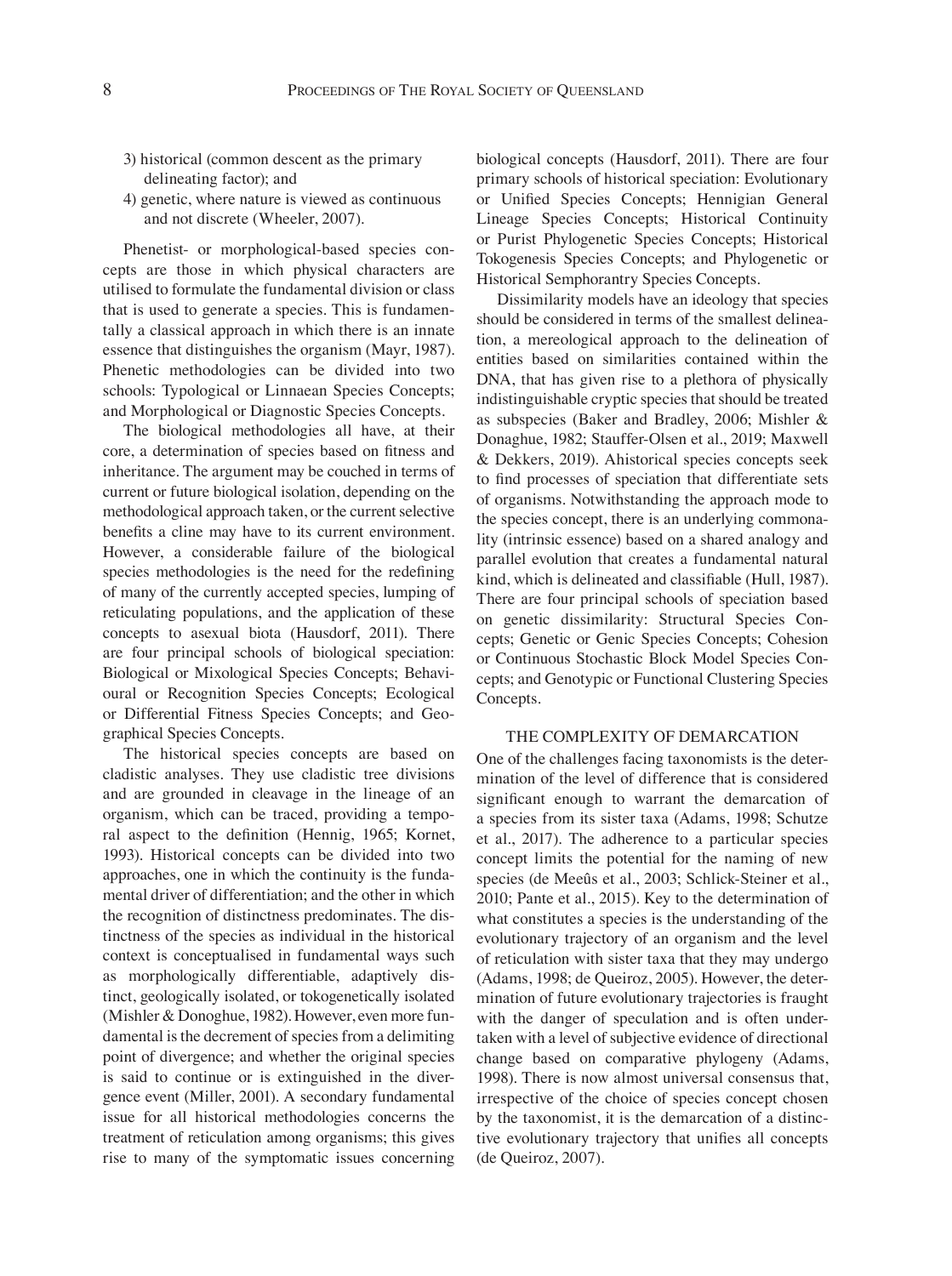The construction of phylogeny and the determination of species are often based on the sampling of taxa from an existing preconceived pool of organisms. These pools are derived from taxonomic assumptions that are based on existing notions of what species exist, and characters are drawn from a checklist of that group (Barraclough  $\&$  Nee, 2001). This invariably opens the process of phylogenetic reconstruction to be based in the existing taxonomy, and invariably leads to the confounding and completely arbitrary splitting-lumping conundrum (Barraclough & Nee, 2001). The taxonomist seeks out the patterns of recurrence in nature and then makes the internal judgement of the significance of that pattern (Hey, 2001). Whether species are lumped together, or the level of variation is significant to enable the distinguishing of separate entities, it is conducted at the subjective judgement of the taxonomist and the weighting given to differing characteristics they determine to be consequential (Casanova, 2013). The approach taken in the determination of consequential characteristics is often biased by the discipline or taxonomic group with which the taxonomist is working and their requirement for taxonomic indicators (Kunz, 2002; Frankham et al., 2012). This invariably leads to a set of conditions, or criteria, that are used to generate the concept that is applied in the species diagnosis, often to the exclusion of all other species concepts. If species are comprised of multiple populations that are spatio-temporally separated with individual destinies either to reticulate, speciate or go extinct, then it is clear that there is no one conceptualised force that explains all the potentialities of divergence. Consequently, no one single species concept is able to encapsulate the entirety of the collective essences of the amalgamated organism clade to meet the needs of the taxonomic masses (Haveman, 2013).

One major failing with a hypothetical species is that the historical clustering of organisms that can be well defined and used to generate the spatio-temporal point at which a species is delimited creates the problem of omitting transitional forms (Girard & Renaud, 2011). Similarly, populations may be heterospecific and may be part of more than one species by definition (González-Forero, 2009). Heterospecificity is one of the major problems when demarcating the boundaries of agamic groups and is a primary reason that most species concepts omit an argument on asexuality (Hausdorf, 2011; Haveman, 2013).

Discrete discernment of kinds, which are sound in their spatio-temporal position and are not singularly based upon particular apomorphs, will give rise to the collective individual and offer basal soundness to any clade (Baum & Donoghue, 1995; de Queiroz & Gauthier, 1994). The monist argument that pluralism leads to confusion through a lack of intrinsic meaning in the term 'species' can be overcome when the taxonomist is explicit in the method and conceptionality (Schlick-Steiner et al., 2010). The use of essentialistic pluralism delineates a set of organisms from the natural world at a particular spatio-temporal point and that contains enough meaning to enable discrimination and thus allow for an organism's taxonomic discernment. It is the failing of hierarchical taxonomic theory that, even if kinds are well defined, there remains a distinct lack of evolutionary theory in the relationships between higher taxa.

#### REVIEWING PLURALISM

The essentialistic pluralist approach does not seek to tie the taxonomist down to one species concept, but rather enables a choice in definition to be applied based on the uniqueness of the characteristics of the organism as a set, and thus is an extension of the reality that taxa are entities that currently exist, or have existed, within a temporal space and are in need of demarcation and explanation (Kitcher, 1984, 1984a). This is the theoretical underpinning for integrative taxonomic practice with its universality in choice of criteria with maximum defensibility of demarcation (Yeates et al., 2011; Schutze et al., 2017), but further adds a spatio-temporal constraint. This temporalism must still include innate references to the organisms that are historically related, as the removal of the historical context itself reduces the meaning of species and is a major cause of inconsistency, even in the face of disconnectivity of lineages (Ereshefsky, 1992). Ereshefsky (1992) noted that pluralistic species concepts allow for the coverage of the multiplicity of evolutionary forces that drive divergences, such as interbreeding, selection, genetic homoeostasis, common descent, and developmental and ecological isolation: this conceptional approach formed the basis for integrated taxonomy (Schlick-Steiner et al., 2010; Pante et al., 2015; Solari et al., 2019). This reflects the reality of the natural world. Mayr (1987, p. 149) argues that the pluralist approach failed through the inability to distinguish the species category and the species organism: "mammals, hairy caterpillars, hairy seeds of certain plants and other hairy objects, would make a legitimate set" and therefore a heterogeneous species. Mayr (1987) fails to recognise that pluralist species are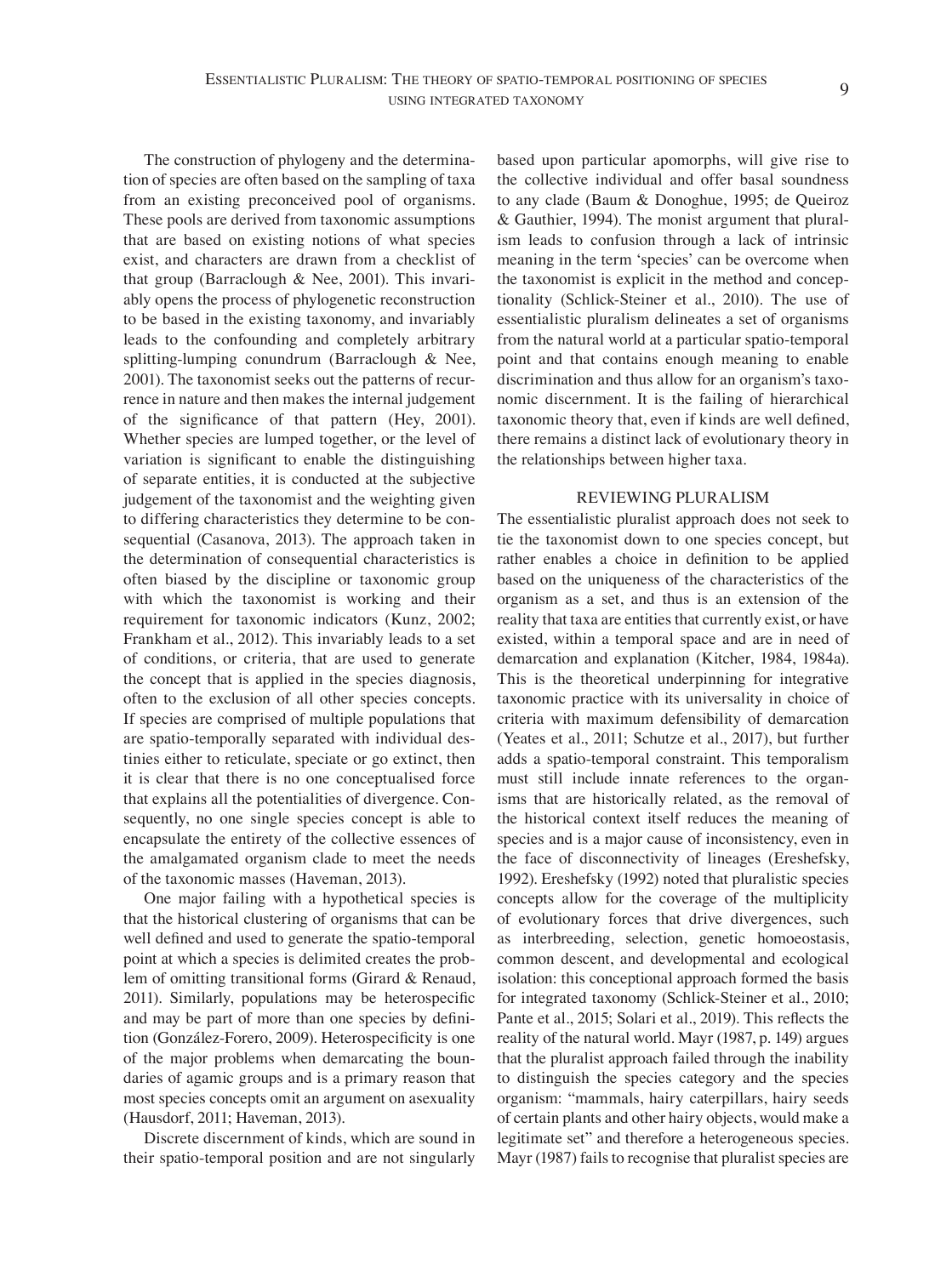discrete individuals, a collective set bounded in time, having a real meaning used to describe the observable and not categorical abstractions. True pluralism needs to be free from any structural boundaries and overcomes the underlying complexities of the species argument to enable a taxonomist to enunciate a greater accuracy in the phylogenetic classificatory process. This is achieved through the enabling of individuality through the recognition of set complexity (Lombard et al*.*, 2010).

Mishler & Donaghue (1982) argue that species should not be separated from higher ranks, but form a natural extension of them; and should be viewed as assemblages united by descent, not as individuals. However, the acceptance of individuality enables the taxonomist to draw a spatiotemporal line as to the kinds that are to be used in classification. These kinds then enable the understanding of higher ranks based on evolutionary relationships. Not accepting species as individuals means that the basis of higher taxonomy is grounded in arbitrariness and thus rendered meaningless. The term 'exclusivity' can be associated with kinds and is the foundation of the coalescence theory, that biological entities are closely related to a particular group and thus objectively discernible (Baum & Donoghue, 1995).

Mayden (1999) conceived the consistent approach of species delimitation, in which there was an encouragement of cooperation in the understanding of diversity and for conceptual monism. At the heart of this monist approach is the recognition of the species based on a description or diagnosis that is used as the criterion for demarcation, which is then defined by a concept (Mayden, 1999). However, one universal failure of species concepts is the lack of conceptual definition, which should be resolved before the population can be determined (Hausdorf, 2011). This is probably more relevant to species delineation than any conceptual approach. Hey (2006, p. 459) argued that "detection protocols are not concepts" and the taxonomist needs to separate the criteria for delineating species from the "theoretical understanding of the way species exist", that is, the concept. This idea places the recognition of a species outside the confines of any preconception of how a species should be conceptualised. There is a need for species pluralism, which is the overarching monist concept, and has been the underlying goal of all species conceptual arguments.

A fundamental pluralistic approach seeks to bring an overarching conceptuality to the differing species concepts in which the goal was not an abandonment of any one concept *per se*, but rather an acceptance that each concept is an operational tool to be used in the discovery of the species (Mayden, 1999). The determination of the evolutionary trajectory has priority in species demarcation, and the species concept applied is merely the tool to enable recognition of that evolutionary event at a point in time.

One of the major issues that distinguishes species concepts is the determination of whether the process of evolutionary separation has been finalised, or is an on-going process marked with a lack of complete biological separation of the populations. There is a growing shift to accept species as evolutionary populations and a realisation that criteria for delimiting these species cannot be restricted, but rather need to be based on factors that are outside the confines of any one isolating biological property (Naomi, 2011). That is, under essentialist pluralism, the taxonomist may be aware of an essential characteristic that makes a species unusual and distinctive. This then forms the basis for a criterion, and integrated taxonomy allows the taxonomist to be free to determine a conceptual approach that provides the framework for naming a new taxon based on that distinctiveness. Therefore, under essentialist pluralism, there is no restriction on which concept is used to delineate an organism. However, there is a need to restrict the species to a point in time with a defined morphospace. Thus, this conceptual freedom demands that taxonomists accept an obligation to be true to the phylogeny and thus must justify the choice of species concept, both in terms of a criterion for distinction, as well as offering an explanation for the cause of that species' existence, as well as stating its relationships with others placing the organism in context.

#### PHILOSOPHICAL FAILINGS

Many of the reviews of species concepts fail to explore essentialist arguments, or when this exploration is carried out, it is with the basic premise that all essentialist arguments are phenetic. However, one of the major failings of the current essentialist approach to species criteria is the decision that species concepts are facts and, therefore, acceptable to be used taxonomically (Hey, 2006). This clearly is the crux of the problem. Taxonomists fail to recognise that species have two parts: the criteria with the distinctive hypothetical process of species delimitation with the rigidity to a concept; and the conception itself, which is hypothetical (Paul, 2002). The natural consequence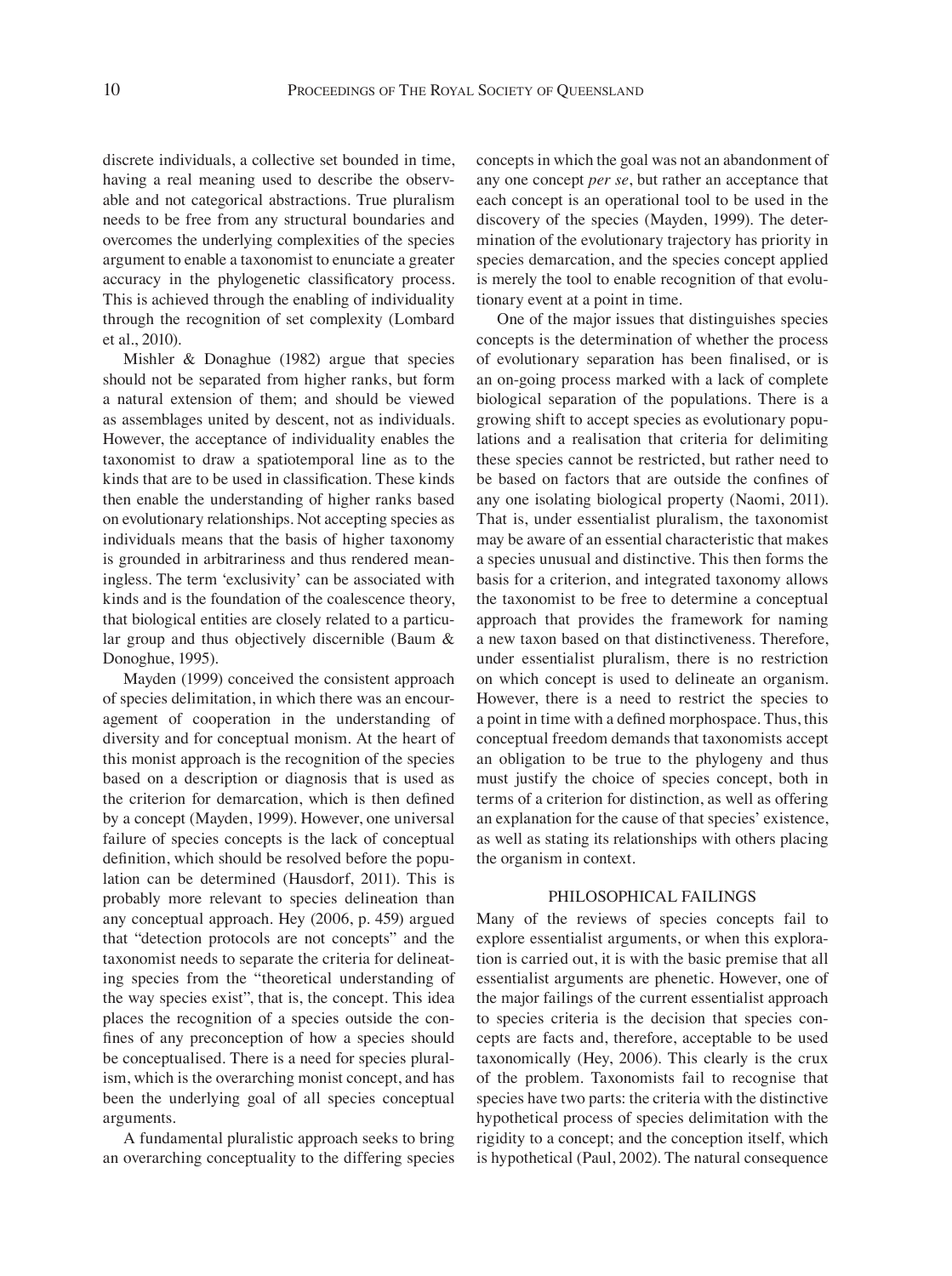of failing to recognise these two parts explains why the treatment of complex taxonomic clusters, such as agamics, is overlooked in conceptual formulations. It is only with integrated taxonomy that the taxonomist is freed from the theoretical constraints of taxonomic rigidity imposed by doctrinal adherence to a single hypothetical species concept and is able to explore the criteria of the real organism necessary to impart taxonomic meaning (Schlick-Steiner et al., 2010). Essentialistic pluralism, through the use of integrated taxonomic practice, provides an explicit spatio-temporal point necessary to impart taxonomic meaning; and therefore, provide reference points for evolutionary contextualisation as an organism morphs through time.

Fundamentally, species need to be conceptualised outside of taxonomic classificatory systems as they fall outside of systematic hierarchical arguments (Dubois, 2011). Thus, the use of subspecies is arbitrary, with all-natural entities worthy of species consideration if they are observably distinguishable, even if this is only spatially significant (Maxwell & Dekkers, 2019). This is because species, although hypothetically chosen, remain real entities, represented by collective individual populations and not just intentional meanings derived by the taxonomist, which is inherently what higher classifications are (Ghiselin, 1974; Hull, 1976). This raises a point of contention: if species are real, why are many of the concepts that are used to define them based on unreal or non-causal criteria? This leads to a complexity in conceptual realisation and invariably to conceptual misunderstanding, a problem absent in higher taxonomic arguments that have no physical reality or place in species debates (Stamos, 2003).

## IMPLICATIONS FOR DISCERNING SPECIES

Recent evolutionary essentialism has, at its core, a sense of indeterminacy in the definition of what constitutes a species (Devitt, 2010). This indeterminacy can be countered if a species is first viewed as an individually unified population representing hypotheses that explain the convergence of both intrinsic and extrinsic structural essences. The acceptance of essences as having intrinsic and extrinsic properties highlights one of the theoretical failings of the current anti-essentialism debate, where species are delineated primarily on intrinsically pseudo-phenetically inclined parameters (Lewens, 2012). The intrinsic and extrinsic structural essences of collective higher taxa particular to a clade are used to form a continuum, the essence matrix,

from which the organism state is then delineated. This organism state represents a static cross-section in the evolutionary history of a real population that contains all the phylogenetically restricted character essences that are exhibited by the organism and allows for group delineation (Pleijel & Rouse, 2000; Figure 2).

The evolutionary progression of the organism is phylogenetically constrained by the evolving and limiting structural essences. This idea of structural essences forming a unified entity is in the true Aristotelian tradition (Dumsday, 2012). Notwithstanding, the concept of phylogeny generated by the new evolutionary synthesis necessitates that these structural essences are viewed as spatio-temporally mutable. Therefore, structural essences are to be seen as historical and, possibly, variably pluralistic in nature, and in turn they reference the wider immutable spatio-temporal.

## **CONCLUSION**

The reliance on species relational concepts without an evolutionary context, and the linking of phenetic ideology with the concept of essence, is a failing in much of current essentialist and anti-essentialist arguments (Lewens, 2012). It is only the understanding of the structural essence itself, with knowledge of the driving forces and processes that gave rise to that essence, which enables the discernment of analogies and reveals the true phylogenesis of an organism. It is how the cladist or taxonomist deals with the delineation of stages in the evolutionary progression of structural essences that then forms the basis of the restriction of the organism state and how the kind is defined. This is then consequently reflected in the criteria used in the choice of model of speciation and conception that is utilised to impart taxonomic meaning to all hypothetical entities called a species.

Once the taxonomist has distinguished the evolutionary trajectory of an organism based on any criterion, there is freedom to determine an appropriate conceptual approach to justify the recognition of the new species. The only requirement that is placed on the taxonomist is the need for explicitness in the justification for that conceptual choice. Essentialistic pluralism generates hypothetical terminal taxonomic units from which phylogenies are then constructed. Therefore, delimitation of species has a critical impact on the understanding of evolutionary biology where they form the spatio-temporal kind within an essence matrix, the continuum of evolutionary descent. The use of essentialistic pluralism, with its unrestricted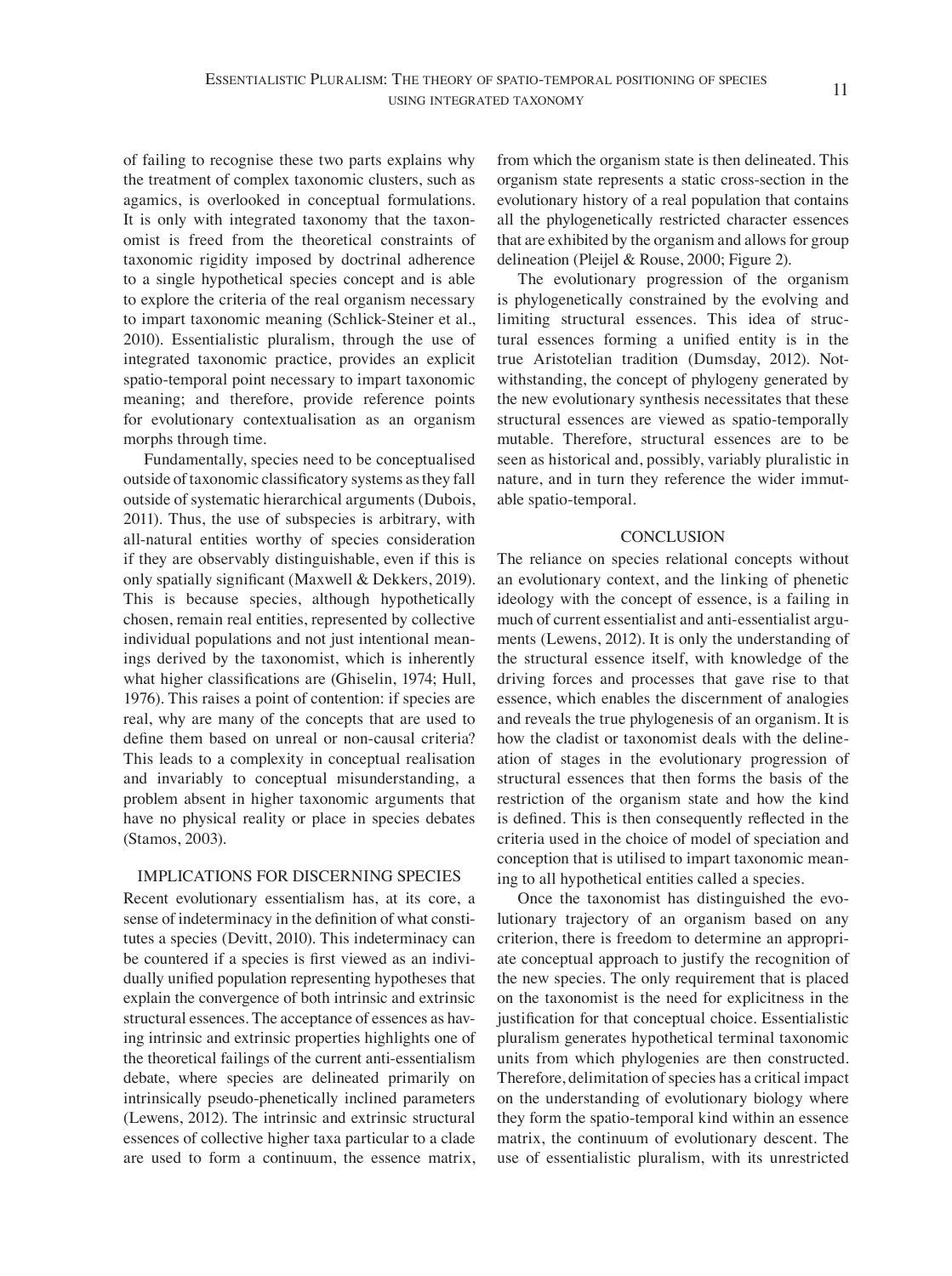approach to conceptualisation of what is a species, using integrated taxonomy with spatio-temporal limitations, allows the taxonomist the freedom to express a unique approach to exploring phylogeny without the shackles of rigid necessity to declare adherence to a single species concept. Essentialist pluralism is, therefore, the gold standard for universality and is the conceptual monist Holy Grail that has underpinned the rhetoric of species debates for centuries. It is only the fear of loss of reputational capital by taxonomists who have spent their lives arguing for one concept that implicitly holds integrated taxonomy back from achieving universal acceptance.

The conceptual monist argument that pluralism leads to confusion through a lack of intrinsic meaning in the term 'species' can be overcome when the taxonomist is explicit. The use of essentialist pluralism delineates a set of organisms from the natural world that contains enough meaning to enable discrimination and thus allow for an organism's taxonomic discernment. It is the failing of hierarchical taxonomic theory that, even if kinds are well defined, there remains a distinct lack of evolutionary theory or the concept that the describing author had for the relationships between higher taxa. Therefore, essentialistic pluralism addresses the issue of species demarcation at its core. Once the taxonomist has distinguished the evolutionary trajectory of an organism based on any criterion, there is freedom to determine an appropriate conceptual approach to justify the recognition of the new species. The only requirement that is placed on the taxonomist is the need for explicitness in the justification for that conceptual choice. This invariably makes sub-specific ranks taxonomically meaningless, and invariably recognises all ranks below species as individual evolutionary lines worthy of full species

FIGURE 2. The two fundamental essentialist ideologies: A) the phenetic approach, which does not include evolutionary progression; and B) the essential pluralist approach, in which structural essences are used to delineate an organism state with character essences in temporal stasiogenesis within the evolutionary continuum. Organisms may show similar structural essences (X) as a consequence of occupying the same position within the essence matrix, this may arise from a mechanism such as convergence. Each of the taxa that overlaps can be readily distinguished from the other through an understanding of their evolutionary progression. The essence matrix is the the evolutionary potential of an organism that confines the character limits.

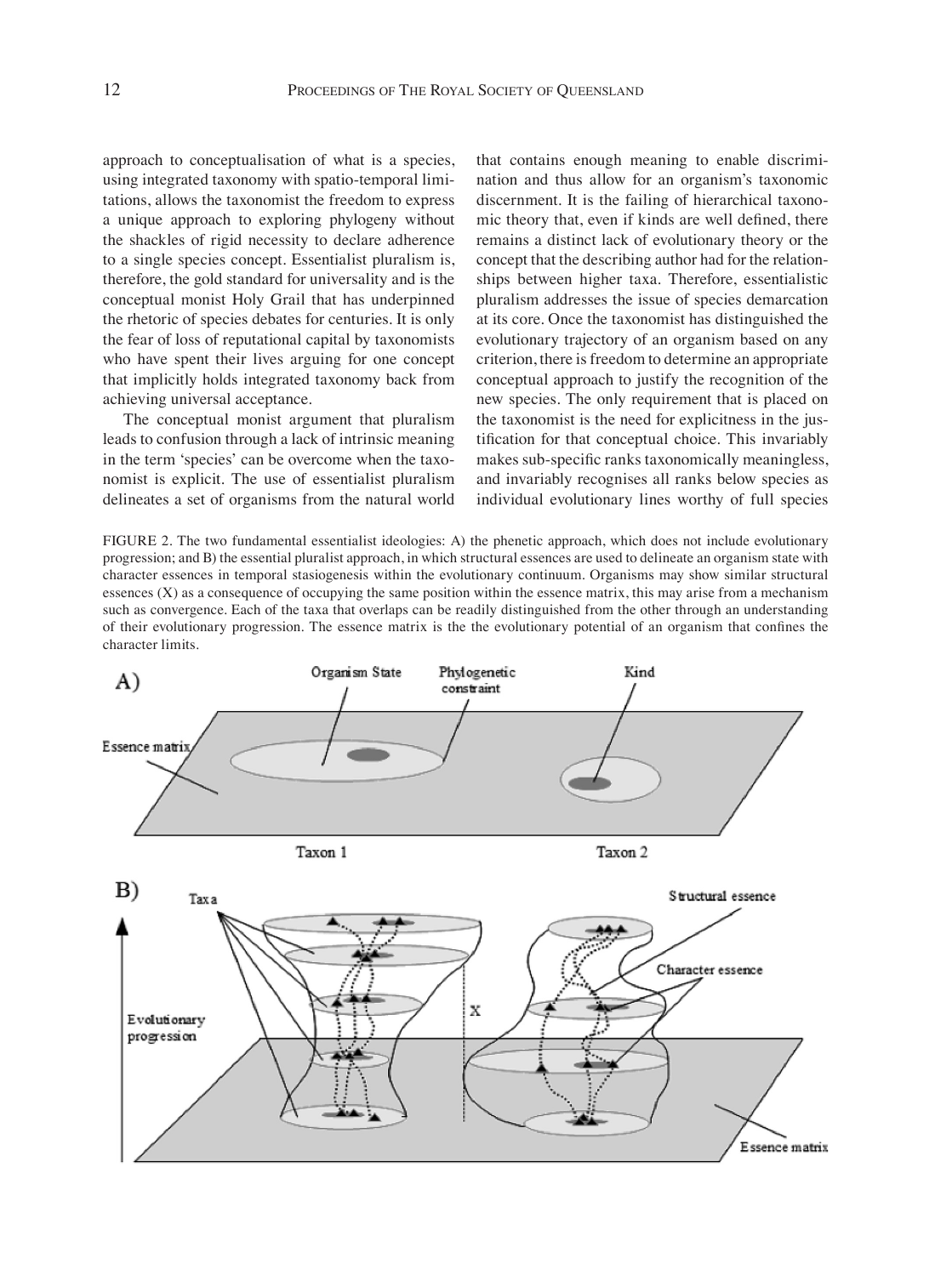recognition. That is, subspecies should be used for cryptic species and the examination of clinal variations (Maxwell & Dekkers, 2019). This leads to an argument for the use of mononomial terminal taxonomy. Further, this new taxonomic approach to species conceptualisation has significant implications for the assignation of higher taxonomy, which is often more a reflection of the lack of 'room' at the lower cladistic levels under the draconian Linnaean rigid methodology which is being challenged with the introduction of phylogenetic nomenclature under the PhlyoCode. Essentialistic pluralism and terminal taxonomy present a new approach to species and are natural extensions of using rank-free phylogenetic taxonomy in higher classification with spatio-temporal restrictions.

The Linnaean system is a set of informal hierarchies that simply groups organisms into clusters based on taxonomic preference, which are then named relative to each other without the need for historical consideration of any higher relationship. This lack of relational meaning can be traced back to the fact that relational understanding of higher systematics fundamentally eluded Linné. The need to explain evolutionary trends has become an important facet in the modern evolutionary synthesis, and such evolutionary processes and patterns need to be reflected in the nomenclature. This contextual ambiguity has left Linnaean taxonomy struggling to demonstrate true historical relationships between the taxa within clades. Therefore, there is a strategic need to revise the lower order taxonomy and in particular revisit the idea of uninomials to avoid arbitrary cladistics rankings.

Essentialistic pluralism addresses the issue of species demarcation at its core. Once the taxonomist has distinguished the evolutionary trajectory of an organism based on any criterion, there is freedom to determine an appropriate conceptual approach to justify the recognition of the new species. The only requirement that is placed on the taxonomist is the need for explicitness in the justification for that conceptual choice. This invariably makes sub-specific ranks taxonomically meaningless and recognises all ranks below species as individual evolutionary lines worthy of full species recognition. This leads to an argument for the use of terminal taxonomy to be declared to anchor all levels of nomenclature. Further, this new taxonomic approach to species conceptualisation has significant implications for the assignation of higher taxonomy, which is often more a reflection of the lack of 'room' at the lower cladistic levels under the draconian Linnaean rigid methodology. Essentialistic pluralism and terminal taxonomy combined present a new approach to species, and this is a natural consequence of using rank-free phylogenetic taxonomy in higher classification.

#### LITERATURE CITED

- Adams, B. J. (1998). Species concepts and the evolutionary paradigm in modern nematology. *Journal of Nematology*, *31*(1), 1–21.
- Alitto, R. A.d.S., Amaral, A. C. Z., de Olivera, L. D., Serrano, H., Seger, K. R., Damian, P., Guilherme, B., Di Domenico, M., Christensen, A. B., Lourenço, L. B., Tavares, M., & Borges, M. (2019). Atlantic west *Ophiothrix* spp, in the scope of integrative taxonomy: confirming the existence of *Ophiothrix trindadensis* Tommasi, 1970. *PLoS ONE*, *14*(1), e0210331.
- Amundson, R. (1998). Typology reconsidered: two doctrines on the history of evolutionary biology. *Biology and Philosophy*, *13*, 153–177.
- Andersson, L. (1990). The driving force; species concepts and ecology. *Taxon*, *39*(3), 375–382.
- Avise, J. C., Arnold, J., Ball, R. M., Berminham, E., Lamb, T., Neigel, J. E., Reeb, C. A., & Saunders, N. (1987). Intraspecific phylogeography: the mitochondrial DNA bridge between population genetics and systematics. *Annual Review of Ecology and Systematics*, *18*, 489–522.
- Aze, T., Ezard, T. H. G., Purvis, A., Coxall, H. K., Stewart, D. R. M., Wade, B. S., & Pearson, P. N. (2013). Identifying anagenesis and cladogenesis in the fossil record. *Proceedings of the National Academy of Sciences*, *110*(13), E2946.
- Baker, R. J., & Bradley, R. D. (2006). Speciation in mammals and the genetic species concept. *Journal of Mammalogy*, *87*(4), 643–662.
- Barraclough, T. G., & Nee, S. (2001). Phylogenetics and speciation. *Trends in Ecology and Evolution*, *16*(7), 391–399.
- Baum, D. A., & Donoghue, M. J. (1995). Choosing among Alternative "Phylogenetic" species concepts. *Systematic Botany*, *20*(4), 560–573.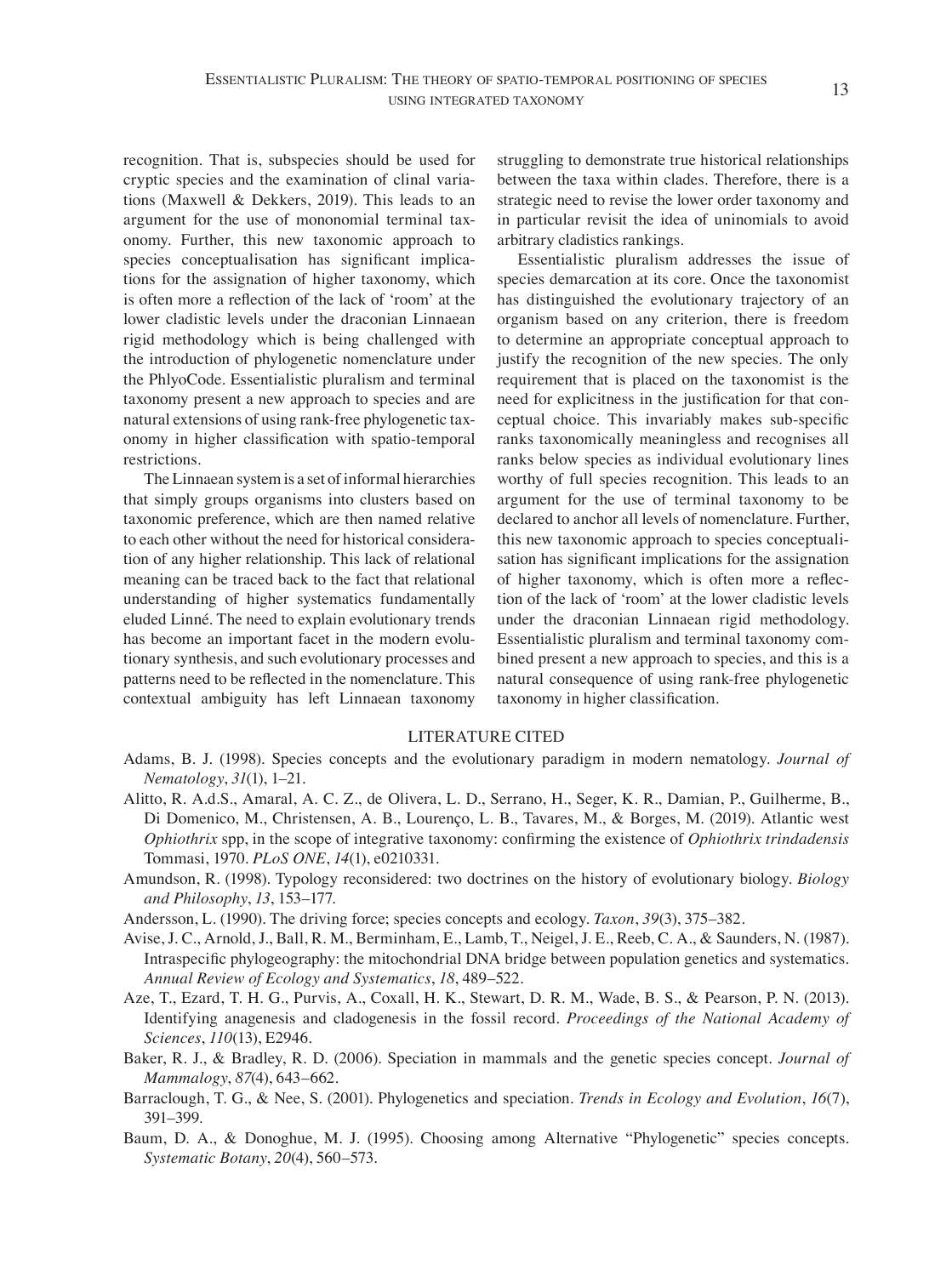- Brady, R. H. (1982). Theoretical issues and "Pattern Cladistics". *Systematic Zoology*, *31*(3), 286–291.
- Bremer, K., & Wanntorp, H.-E. (1979). Geographic populations or biological species in phylogeny reconstruction. *Systematic Zoology*, *28*(2), 220–224.
- Brummitt, R. K. (2002). How to chop up a tree. *Taxon*, *51*, 31–41.
- Brundin, L. (1972). Evolution, causal biology, and classification. *Zoologica Scripta*, *1*(3–4), 107–120.
- Bryant, H. N. (1996). Explicitness, stability, and universality in the phylogenetic definition and usage of taxon names: a case study of the phylogenetic taxonomy of the Carnivora (Mammalia). *Systematic Biology*, *45*(2), 174–189.
- Cantino, P. D., Bryant, H. N., De Queiroz, K., Donoghue, M. J., Eriksson, T., Hillis, D. M., & Lee, M. S. Y. (1999). Species names in phylogenetic nomenclature. *Systematic Biology*, *48*(4), 790–870.
- Casanova, M. T. (2013). Review of the species concepts *Chara fibrosa* and *C. flaccida* (Characeae, Charophycaea). *Australian Systematic Botany*, *26*, 291–297.
- Chambers, G. (2012). The species problem: seeking new solutions for philosophers and biologists. *Biological Philosophy*, *27*, 755–765.
- Cracraft, J. (1987). Species concepts and the ontology of evolution. *Biology and Philosophy*, *2*, 329–346.
- Crusafont-Pairó, M., & Truyols-Santonja, J. (1958). A quantitative study of stasigenesis in fissiped carnivores. *Nature*, *181*(4604), 289–290.
- Darwin, C. (1859). *On the origin of species by means of natural selection, or the preservation of favoured races in the struggle for life*. John Murray.
- de Meeûs, T., Durand, P., & Renaud, F. (2003). Species concepts: what for? *Trends in Parasitology*, *19*(10), 425–427.
- de Pinna, M. C. C. (1991). Concepts and tests of homology in the cladistic paradigm. *Cladistics*, *7*, 367–394.
- de Pinna, M. C. C. (1999). Species concepts and phylogentics. *Reviews in Fish Biology and Fisheries*, *9*, 353–373.
- de Queiroz, K. (2005). Different species problems and their resolution. *BioEssays*, *27*, 1263–1269.
- de Queiroz, K. (2007). Species concepts and species delimitation. *Systematic Biology*, *56*(6), 879–886.
- de Queiroz, K., & Gauthier, J. (1994). Towards a phylogenetic system of biological nomenclature. *TREE*, *9*(1), 27–31.
- Devitt, M. (2008). Resurrecting biological essentialism. *Philosophy of Science*, *75*(3), 344–382.
- Devitt, M. (2010). Species have (partly) intrinsic essences. *Philosophy of Science*, *77*(5), 648–661.
- Dobzhansky, T. (1935). A critique of the species concept in biology. *Philosophy of Science*, *2*, 344–355.
- Dobzhansky, T. (1951). *Genetics and the Origin of Species* (3rd ed.). Columbia University Press.
- Dubois, A. (2011). Species and "strange species" in zoology: Do we need a "unified concept of species"? *Comptes Rendus Palevol*, *10*, 77–94.
- Dumsday, T. (2012). A new argument for intrinsic biological essentialism. *The Philosophical Quarterly*, *62*(248), 486–504.
- Dupré, J. (1981). Natural kinds and biological taxa. *The Philosophical Review*, *90*(1), 66–90.
- Elder, C. L. (2008). Biological species are natural kinds. *Southern Journal of Philosophy*, *46*, 339–362.
- Ereshefsky, M. (1992). Eliminative pluralism. *Philosophy of Science*, *59*(4), 671–690.
- Forey, P. L. (2002). PhyloCode pain, no gain. *Taxon*, *51*(1), 43–54.
- Frankham, R., Ballou, J. D., Dudash, M. R., Eldridge, M. D. B., Fenster, C. B., Lacy, R. C., Mendelson III, J. R., Porton, I. J., Ralls, K., & Ryder, O. A. (2012). Implications of different species concepts for conserving biodiversity. *Biological Conservation*, *153*, 25–31.
- Frost, D. R., & Kluge, A. G. (1994). A consideration of epistemology in systematic biology, with special reference to species. *Cladistics*, *10*, 259–294.
- Gangloff, M. M. (2019). Editorial: The importance of integrated taxonomy to freshwater conservation. *Aquatic Conservation: Marine and Freshwater Ecosystems*, *29*, 521–527.
- Garnett, S. T., & Christidis, L. (2017). Taxonomy anarchy hampers conservation. *Nature*, *546*, 25–27.
- Ghiselin, M. T. (1974). A radical solution to the species problem. *Systematic Zoology*, *23*(4), 536–544.
- Girard, C., & Renaud, S. (2011). The species concept in a long-extinct fossil group, the conodonts. *Comptes Rendus Palevol*, *10*, 107–115.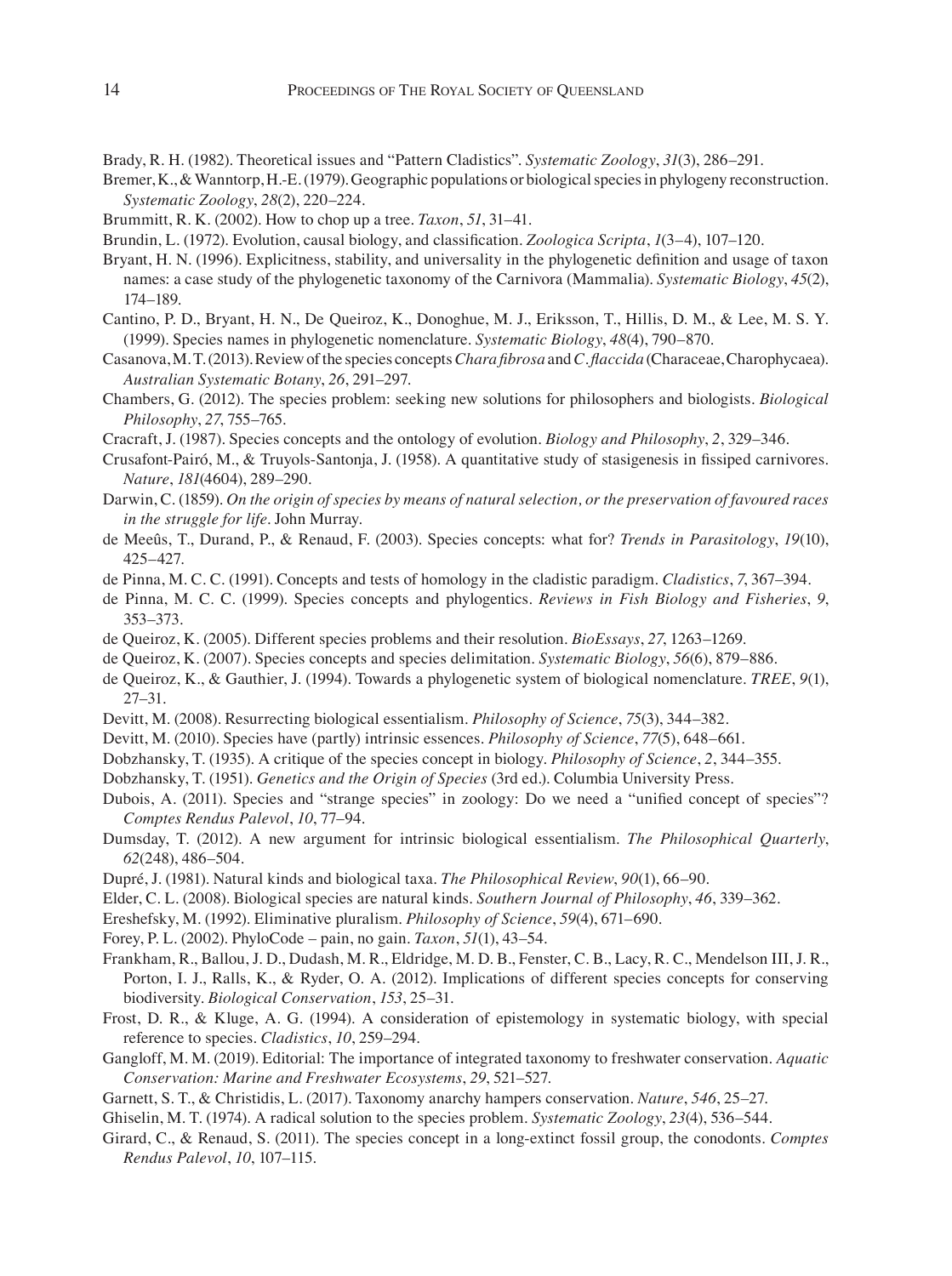- González-Forero, M. (2009). Removing ambiguity from the biological species concept. *Journal of Theoretical Biology*, *256*, 76–80.
- Gould, S. J. (1977). *Ontology and Phylogeny.* Harvard University Press.
- Grout, A. J. (1938). The species concept. *The Bryologist*, *41*(3), 49–50.
- Groves, C. (2012). Species concepts in primates. *American Journal of Primatology*, *74*, 687–691.
- Hausdorf, B. (2011). Progress toward a general species concept. *Evolution*, *65*(4), 923–931.
- Haveman, R. (2013). Freakish patterns species and species concepts in apomicts. *Nordic Journal of Botany*, *31*, 257–269.
- Hennig, W. (1965). Phylogenetic Systematics. *Annual Review of Entomology*, *10*, 97–116.
- Henry, D. (2011). Aristotle's pluralistic realism. *The Monist*, *94*(2), 197–220.
- Hey, J. (2001). The mind of the species problem. *Trends in Ecology and Evolution*, *16*(7), 326–329.
- Hey, J. (2006). On the failure of modern species concepts. *Trends in Ecology and Evolution*, *21*(8), 447–450.
- Hey, J., Waples, R. S., Arnold, M. L., Butlin, R. K., & Harrison, R. G. (2003). Understanding and confronting species uncertainty in biology and conservation. *Trends in Ecology and Evolution*, *18*, 597–603.
- Hull, D. L. (1976). Are species really individuals? *Systematic Zoology*, *25*(2), 174–191.
- Hull, D. L. (1980). Individuality and Selection. *Annual Review of Ecology and Systematics*, *11*, 311–332.
- Hull, D. L. (1987). Genealogical actors in ecological roles. *Biology and Philosophy*, *2*, 168–184.
- Huxley, J. (1957). The three types of evolutionary process. *Nature*, *180*(4584), 454–455.
- Kitcher, P. (1981). Explanatory unification. *Philosophy of Science*, *48*(4), 507–531.
- Kitcher, P. (1984). Species. *Philosophy of Science*, *51*(2), 308–333.
- Kitcher, P. (1984a). Against the monism of the moment: a reply to Elliott Sober. *Philosophy of Science*, *51*(4), 616–630.
- Kitts, D. B., & Kitts, D. J. (1979). Biological Species are natural kinds. *Philosophy of Science*, *46*, 613–22.
- Knapp, S. (2008). A century of evolution: Ernst Mayr (1904–2004), species concepts and floras: what are species for? *Biological Journal of the Linnean Society*, *95*, 17–25.
- Kornet, D. J. (1993). Permanent splits as speciation events; a formal reconstruction of the internodal species concept. *Journal of Theoretical Biology*, *164*, 407–435.
- Kunz, W. (2002). Species concepts versus species criteria. *Trends in Parasitology*, *18*(10), 440.
- Lamarck, J.-B. (1801). *Systême des animaux sans vertebres.* J.-B. Lamarck.
- Lewens, T. (2012). Species, essence and explanation*. Studies in History and Philosophy of Biological and Biomedical Science*, *43*, 751–757.
- Lewis, J. E. (1963). A short history of taxonomy from Aristotle to Linnaeus. *Medical Arts and Sciences*, *17*, 106–123.
- Lombard, L., Crous, P. W., Wingfield, B. D., & Wingfield, M. J. (2010). Species concepts in *Calonectria* (*Cylindrocladium*). *Studies in Mycology*, *66*, 1–14.
- Losos, J. B., & Glor, R. E. (2003). Phylogenetic comparative methods and the geography of speciation. *Trends in Ecology and Evolution*, *18*(5), 220–227.
- Lughadha, E. M. N., Staggeneier, V. G., Vasconcelos, T. N. C., Walker, B. E., Canteiro, C., & Lucas, E. J. (2018). Harnessing the potential of integrated systematics for conservation of taxonomically complex, megadiverse plant groups. *Conservation Biology*, *3*(3) 511–522.
- Matos-Maraví, P., Wahlberg, N., Antonelli, A., & Penz, C. M. (2019). Species limits in butterflies (Lepidoptera: Nymphalidae): reconciling classical taxonomy and with the multispecies coalescent. *Systematic Entomology*, *44*, 745–756.
- Maxwell, S. J., & Dekkers, A. M. (2019). A new name for *Altivasum typicum* Hedley, 1916 fide Dekkers and Maxwell, 2018 and the description of *Altivasum clarksoni* n. sp. *The Festivus*, *51*(2), 171–176.
- Mayden, R. L. (1999). Consilience and a hierarchy of species concepts: advances toward closure on the species puzzle. *Journal of Nematology*, *31*(2), 95–116.
- Mayr, E. (1987). Ontological status of species: scientific progress and philosophical terminology. *Biology and Philosophy*, *2*, 145–166.
- Mayr, E. (1996). What is a species, and what is not? *Philosophy of Science*, *63*(2), 262–277.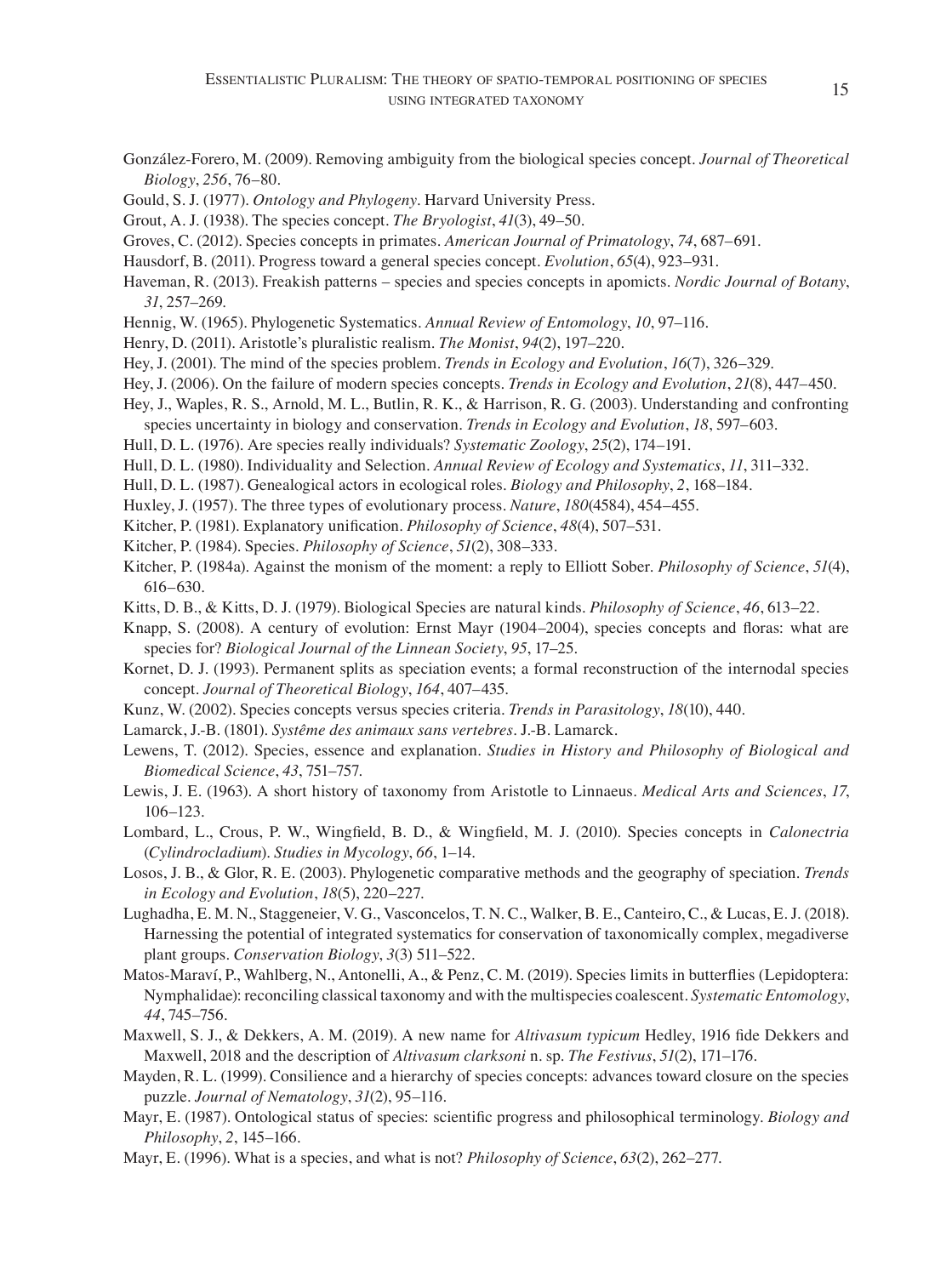- Miller, W. (2001). The structure of species, outcomes of speciation and the 'species problem': ideas for paleobiology. *Palaeogeography, Palaeoclimatology, Palaeoecology*, *176*, 1–10.
- Mishler, B. D., & Donoghue, M. J. (1982). Species concepts: A case for pluralism. *Systematic Zoology*, *31*(4), 491–503.
- Moritz, J. M. (2013). God's creation through evolution and the language of scripture. *Theology and Science*, *11*(1), 1–7.
- Nadachowski, A. (1993). The species concept and quaternary mammals. *Quaternary International*, *19*, 9–11.

Naomi, S.-I. (2011). On the integrated frameworks of species concepts: Mayden's hierarchy of species concepts and de Queiroz's unified concept of species. *Journal of Zoological Systematics and Evolutionary Research*, *49*(3), 177–184.

- Nixon, K. C., & Wheeler, Q. D. (1990). An amplification of the phylogenetic species concept. *Cladistics*, *6,*  211–223.
- Noor, M. A. F. (2002). Is the biological species concept showing its age? *Trends in Ecology and Evolution*, *17*(4), 153–154.
- Oderberg, D. (2007). *Real Essentialism*. Routledge.
- Okasha, S. (2002). Darwinian metaphysics: species and the question of essentialism. *Synthese*, *131*(2), 191–213.
- Pante, E., Schoelinck, C., & Puillandre, N. (2015). From integrative taxonomy to species description; one step beyond. *Systematic Biology*, *64*(1), 152–160.
- Pardo-Diaz, C., Toro, A. L., Tovar, S. A. P., Sarmiento-Garcés, R., Herrera, M. S., & Salazar, C. (2019). Taxonomic reassement of the genus Dichotomius (Coleoptera: Scarabaeinae) through integrative taxonomy. *PeerJ*, *7*, e7332.
- Paul, R. (2002). Species concepts versus species criteria. *Trends in Parasitology*, *18*(10), 439–440.
- Pavan, A. C., & Marroig, G. (2016). Integrating multiple evidences in taxonomy; species diversity and phylogeny of mustached bats (Mormoopidae: *Pteronotus*). *Molecular Phylogenetics and Evolution*, *103*, 184–198.
- Pleijel, F., & Rouse, G. W. (2000). Least-inclusive taxonomic unit: a new taxonomic concept for biology. *Proceedings of the Royal Society of London*, *267*, 627–630.
- Rosindell, J., Cornell, S. J., Hubbell, S. P., & Etienne, R. S. (2010). Protracted speciation revitalizes the neutral theory of biodiversity. *Ecological Letters*, *13*, 716–727.
- Ruse, M. (1998). All my love is towards individuals. *Evolution*, *52*(1), 283–288.
- Schlick-Steiner, B. C., Steiner, F. M., Seifert, B., Stauffer C., Christian, E., & Crozier, R. H. (2010), Integrative Taxonomy: A multisource approach to exploring biodiversity. *The Annual Review of Entomology*, *55*, 421–438.
- Schutze, M. K., Virgilio, M., Norrbom, A., & Clarke, A. R. (2017). Tephritid integrative taxonomy: Where we are now, with a focus on the resolution of three tropical fruit fly species complexes. *Annual Review of Entomology*, *62*, 147–164.
- Solari, S., Stoeri-Caio, C. G., & Baker, R. J. (2019). Advances in systematics of bats: towards a consensus on species delimitation and classification through integrative taxonomy. *Journal of Mammalogy*, *100*(3), 838–851.
- Stamos, D. N. (2003). *The Species Problem: Biological Species, Ontology, and the Metaphysics of Biology*. Lexington Books.
- Stauffer-Olsen, N. J., O'Grady, P. M., & Resh, V. H. (2019). Cytochrome oxidase I sequences from northern and southern California suggest cryptic *Baetis* (Ephemeroptera: Baetidae) species. *Western North American Naturalist*, *79*(2), 204–218.
- Szalay, F. S., & Bock, W. J. (1991). Evolutionary theory and systematics: relationships between process and patterns. *Zoological Systematics and Evolutionary Research*, *29*, 1–39.
- Tan, D., Ali, F., Kutty, S. N., & Meier, R. (2008). The need for specifying species concepts: How many species of silvered langurs (*Trachypithecus cristatus* group) should be recognized? *Molecular Phylogenetics and Evolution*, *49*, 688–689.
- Thomson, S. A., Pyle, R.L., Ahyong, S. T., Alonso-Zarazaga M., Ammirati, J., Araya, J. F., Ascher, J. S., Audisio, T. L, Azevedo-Santos, V. M., Bailly, M., Baker, W. J., Balke, M., Barclay, M. V. L., Barrett, R. L., Benine, R. C., Bickerstaff, J. R. M., Bouchard, P., Bour, R., Bourgoin, T., Boyko, C. B., Abraham S. H., Breure, A. S. H.,